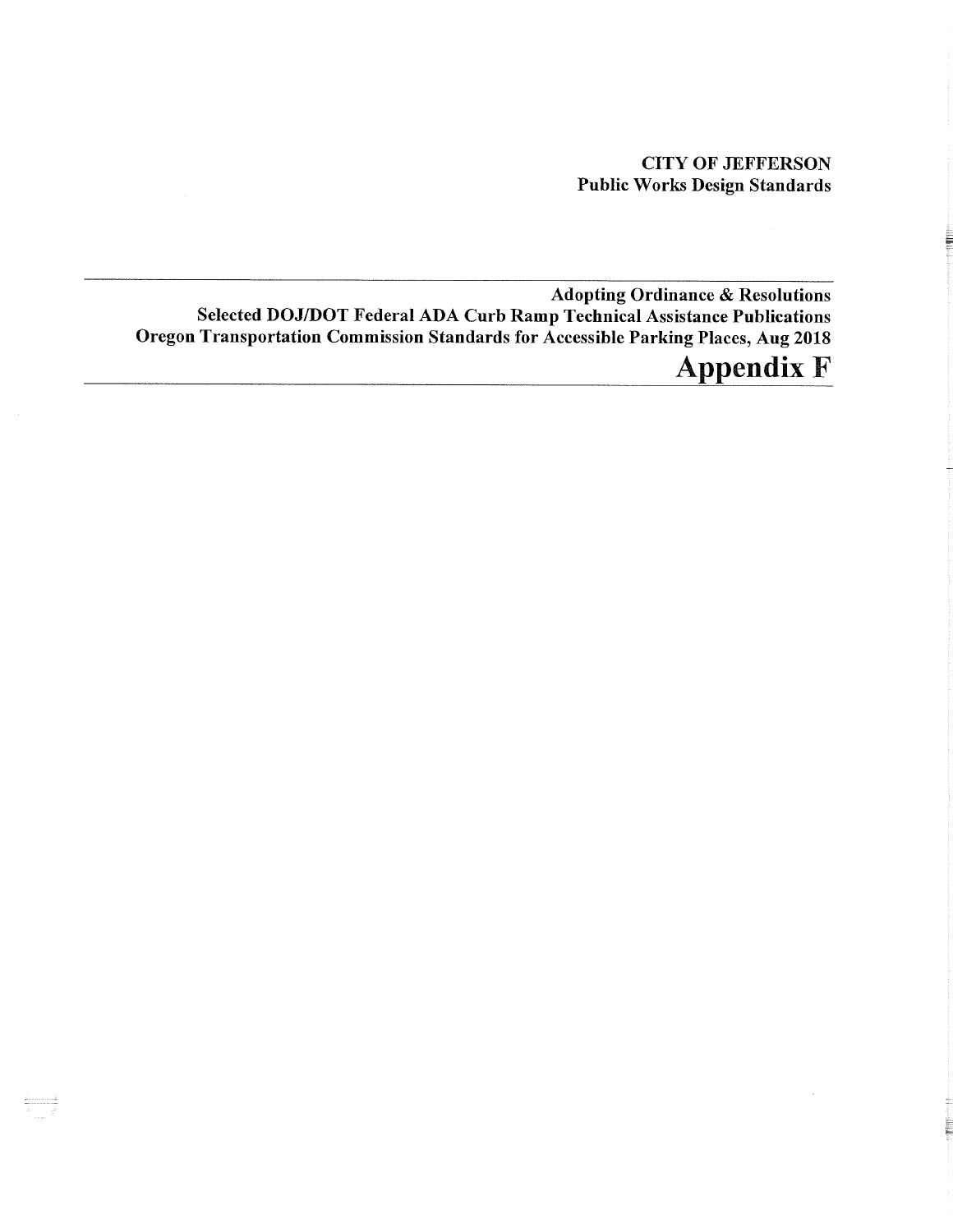得爾摩

j.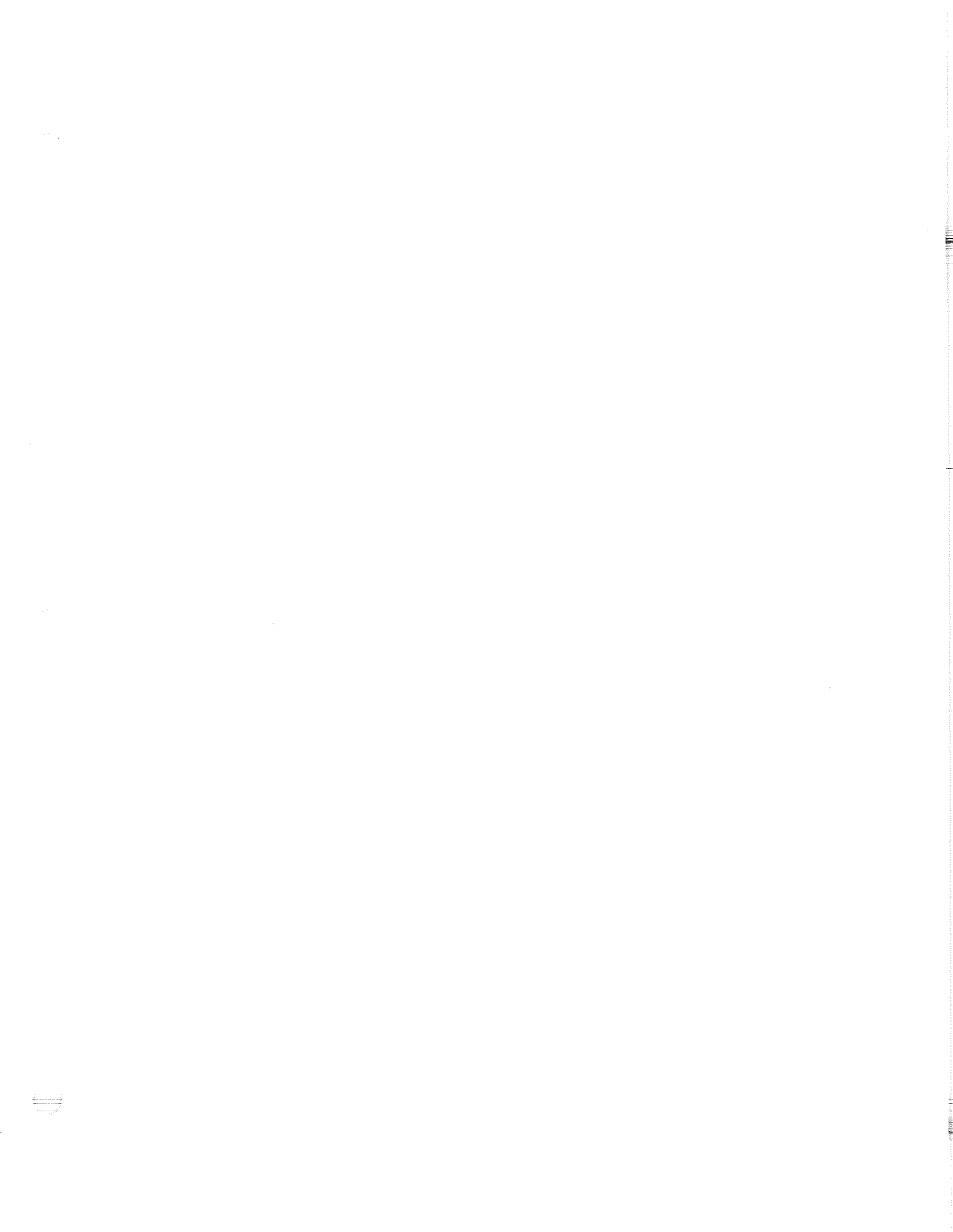|                  | Jefferson Municipal Code |      |      |          |          |       |                                                     |  |
|------------------|--------------------------|------|------|----------|----------|-------|-----------------------------------------------------|--|
| $U_{\mathbf{p}}$ | <b>Previous</b>          | Next | Main | Collanse | . Search | Print | . No Frames '                                       |  |
|                  |                          |      |      |          |          |       | <b>Comme Street Street And Street Communication</b> |  |

## **Chapter 9.08 STANDARD SPECIFICATIONS FOR PUBLIC WORKS**

#### **9.08.010 Adoption of specifications.**

That certain set of documents entitled "City of Jefferson Public Works Design Standards 1996," consisting of five sections, prepared by the consulting engineer for the city and reviewed by staff, is adopted as the standard specifications for public works design in the city of Jefferson, Oregon. A copy of said specifications is available at city hall. (Ord. 652 § 2, 2004; Ord. 572 § 1, 1996)

#### **9.08.015 Amendment.**

These standards may be amended by an order jointly signed by the city engineer and public works director as necessary to correct deficiencies or in response to changes in public works technologies. (Ord. 652 § 3, 2004)

#### **9.08.020 Conformance to specifications required.**

Work done and materials used for public works construction in the city of Jefferson, Oregon, shall conform to these standards, unless otherwise provided in the particular specification for work authorized by the council. (Ord. 572 § 2, 1996)

#### **9.08.030 Violation-Penalty.**

All persons who violate any of the provisions of said specifications or fail to comply therewith, or who build in violation of any detail statement of the specifications or plans submitted and approved thereunder, or any certificate or permit issued thereunder, or who fail to comply with any such order as affirmed or modified by the city council or by <sup>a</sup> court of competent jurisdiction, is for each and every violation and noncompliance, respectively guilty of a civil infraction, punishable by a fine not to exceed that amount permitted by Jefferson city ordinance. The imposition of one penalty for any violation shall not excuse the violation or permit it to continue. All such persons shall be required to correct or remedy such violations or defects within a reasonable time. When not otherwise specified, each period of ten days that a prohibited condition is maintained shall constitute a separate offense. The application of any said penalties shall not be held to prevent the enforced removal of the prohibited condition. (Ord. 596 § 1, 1999; Ord. 572 § 3, 1996)

View the mobile version.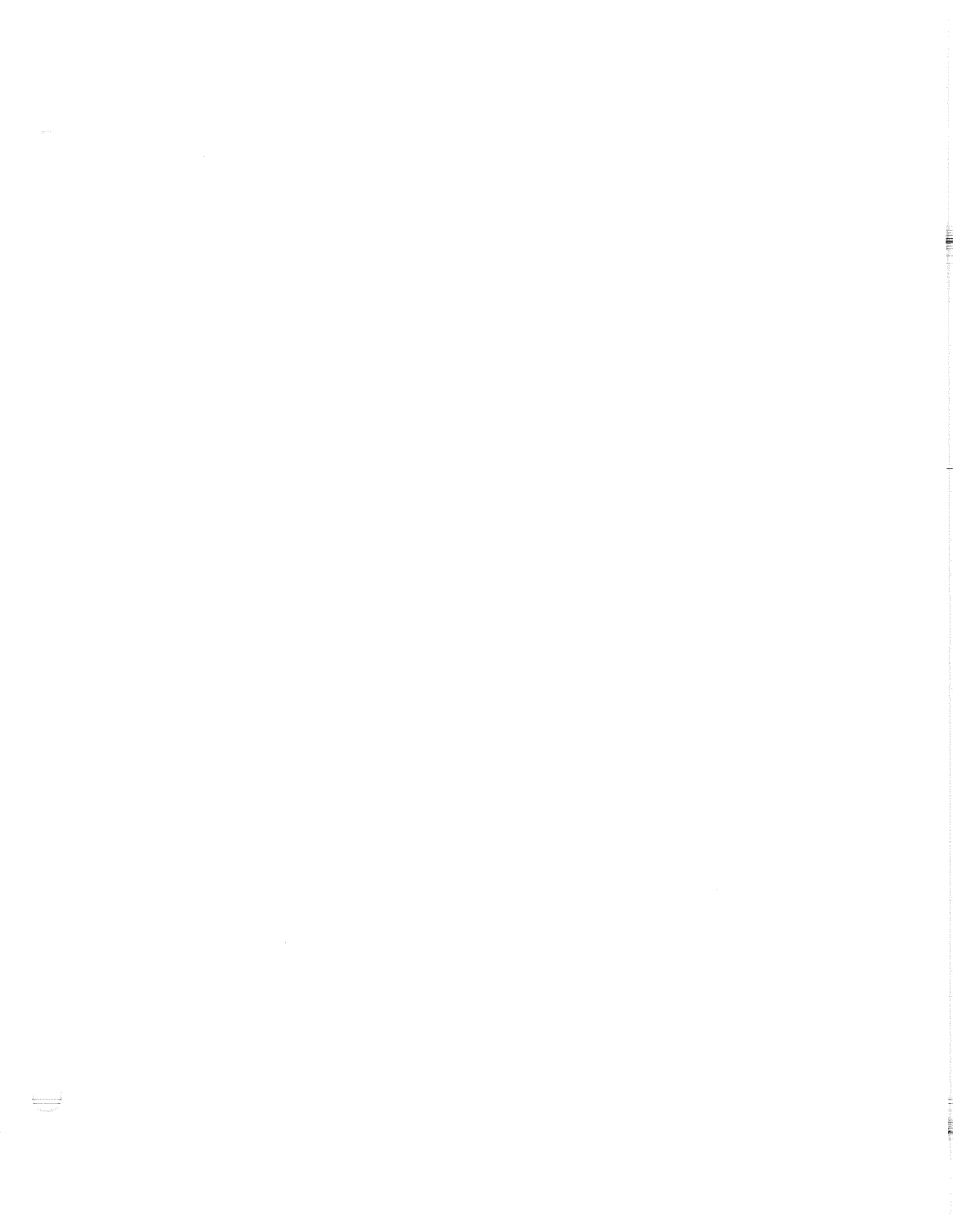

U.S. Department of Justice Civil Rights Division *Disability Rights Section* 



U.S. Department of Transportation **Federal Highway Administration** 

# **Department of Justice/Department of Transportation Joint Technical Assistance! on the Title II of the Americans with Disabilities Act Requirements to Provide Curb Ramps when Streets, Roads, or Highways are Altered through Resurfacing**

Title II of the Americans with Disabilities Act (ADA) requires that state and local governments ensure that persons with disabilities have access to the pedestrian routes in the public right of way. An important part of this requirement is the obligation whenever streets, roadways, or highways are *altered* to provide curb ramps where street level pedestrian walkways cross curbs.<sup>2</sup> This requirement is intended to ensure the accessibility and usability of the pedestrian walkway for persons with disabilities.

An alteration is a change that affects or could affect the usability of all or part of a building or facility.<sup>2</sup> Alterations of streets, roads, or highways include activities such as reconstruction, rehabilitation, *resurfacing,* widening, and projects of similar scale and effect. $\frac{4}{3}$  Maintenance activities on streets, roads, or highways, such as filling potholes, are not alterations.

Without curb ramps, sidewalk travel in urban areas can be dangerous, difficult, or even impossible for people who use wheelchairs, scooters, and other mobility devices. Curb ramps allow people with mobility disabilities to gain access to the sidewalks and to pass through center islands in streets. Otherwise, these individuals are forced to travel in streets and roadways and are put in danger or are prevented from reaching their destination; some people with disabilities may simply choose not to take this risk and will not venture out of their homes or communities.

Because resurfacing of streets constitutes an alteration under the ADA, it triggers the obligation to provide curb ramps where pedestrian walkways intersect the resurfaced streets. See Kinney v. Yerusalim, 9 F 3d 1067 (3rd Cir. 1993). This obligation has been discussed in a variety of technical assistance materials published by the Department of Justice beginning in 1994.<sup>5</sup> Over the past few years, state and local governments have sought further guidance on the scope of the alterations requirement with respect to the provision of curb ramps when streets, roads or highways are being resurfaced. These questions have arisen largely due to the development of a variety of road surface treatments other than traditional road resurfacing, which generally involved the addition of a new layer of asphalt. Public entities have asked the Department of Transportation and the Department of Justice to clarify whether particular road surface treatments fall within the ADA definition of alterations, or whether they should be considered maintenance that would not trigger the obligation to provide curb ramps. This Joint Technical Assistance addresses some of those questions.

#### Where must curb ramps be provided?

Generally, curb ramps are needed wherever a sidewalk or other pedestrian walkway crosses a curb. Curb ramps must be located to ensure a person with a mobility disability can travel from a sidewalk on one side of the street, over or through any curbs or traffic islands, to the sidewalk on the other side of the street. However, the ADA does not require installation of ramps or curb ramps in the absence of a pedestrian walkway with a prepared surface for pedestrian use. Nor are curb ramps required in the absence of a curb, elevation, or other barrier between the street and the walkway.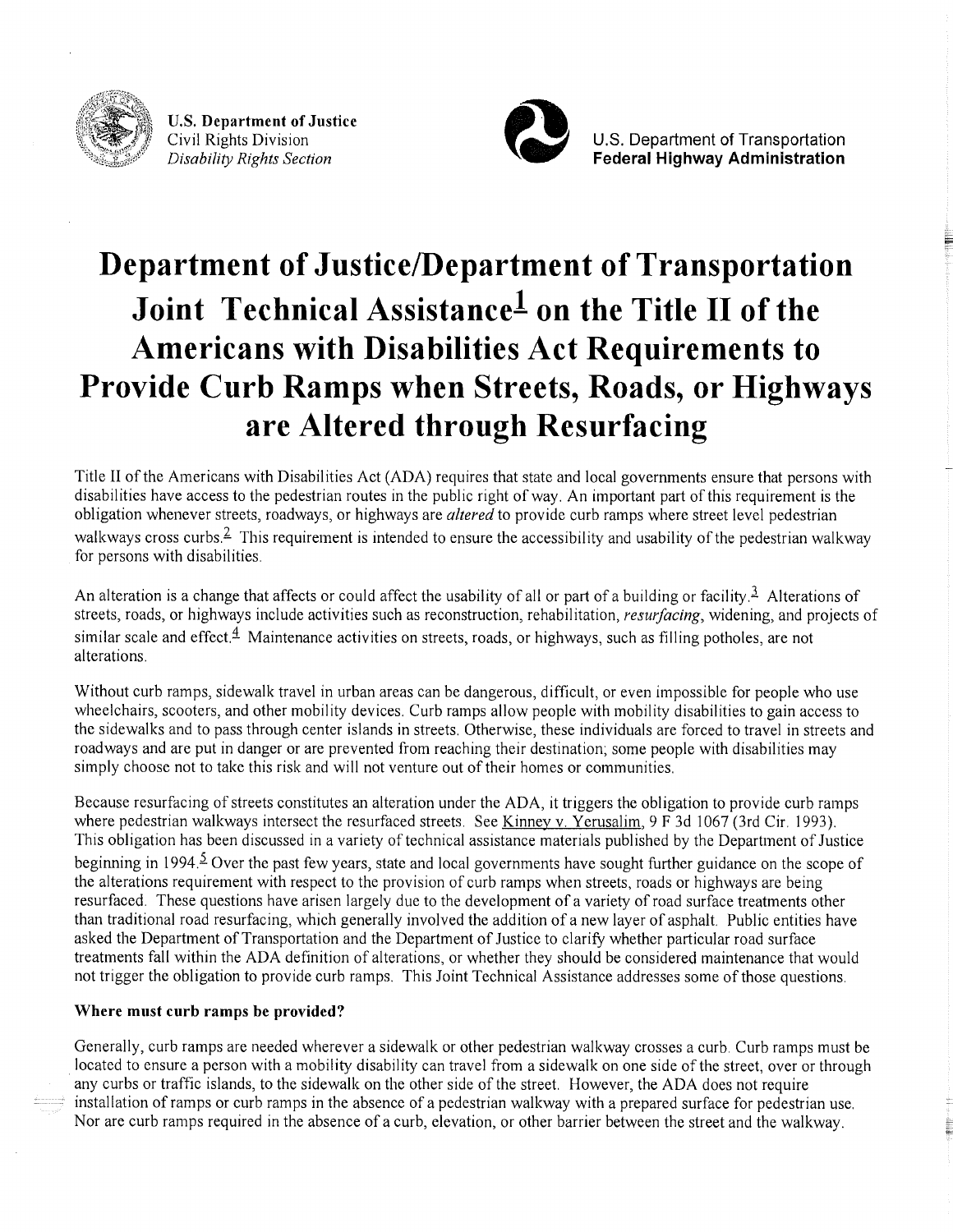#### **When is resurfacing considered to be an alteration?**

Resurfacing is an alteration that triggers the requirement to add curb ramps if it involves work on a street or roadway spanning from one intersection to another, and includes overlays of additional material to the road surface, with or without milling. Examples include, but are not limited to the following treatments or their equivalents: addition of a new layer of asphalt, reconstruction, concrete pavement rehabilitation and reconstruction, open-graded surface course, micro-surfacing and thin lift overlays, cape seals, and in-place asphalt recycling.

#### **What kinds of treatments constitute maintenance rather than an alteration?**

Treatments that serve solely to seal and protect the road surface, improve friction, and control splash and spray are considered to be maintenance because they do not significantly affect the public's access to or usability of the road . . Some examples of the types of treatments that would normally be considered maintenance are: painting or striping lanes, crack filling and sealing, surface sealing, chip seals, slurry seals, fog seals, scrub sealing, joint crack seals, joint repairs, dowel bar retrofit, spot high-friction treatments, diamond grinding, and pavement patching. In some cases, the combination of several maintenance treatments occurring at or near the same time may qualify as an alteration and would trigger the obligation to provide curb ramps.

#### **What if a locality is not resurfacing an entire block, but is resurfacing a crosswalk by itself?**

Crosswalks constitute distinct elements of the right-of-way intended to facilitate pedestrian traffic. Regardless of whether there is curb-to-curb resurfacing of the street or roadway in general, resurfacing of a crosswalk also requires the provision of curb ramps at that crosswalk.

July 8, 2013

l The Department of Justice is the federal agency with responsibility for issuing regulations implementing the requirements of title II of the ADA and for coordinating federal agency compliance activities with respect to those requirements. Title II applies to the programs and activities of state and local governmental entities. The Department of Justice and the Department of Transportation share responsibility for enforcing the requirements of title II of the ADA with respect to the public right of way, including streets, roads, and highways.

2 See 28 CFR 35.151(i)(1) (Newly constructed or altered streets, roads, and highways must contain curb ramps or other sloped areas at any intersection having curbs or other barriers to entry from a street level pedestrian walkway) and 35.151(i)(2) (Newly constructed or altered street level pedestrian walkways must contain curb ramps or other sloped areas at intersections to streets, roads, or highways).

,128 CFR 35.151(b)(l)

:! 2010 ADA Accessibility Standards, section 106.5.

~See 1994 Title II Technical Assistance Manual Supplement, Title II TA Guidance: The ADA and City Governments: Common Problems: and ADA Best Practices Tool Kit for State and Local Governments: Chapter 6, Curb Ramps and Pedestrian Crossings under Title II of the ADA, available at ada.gov.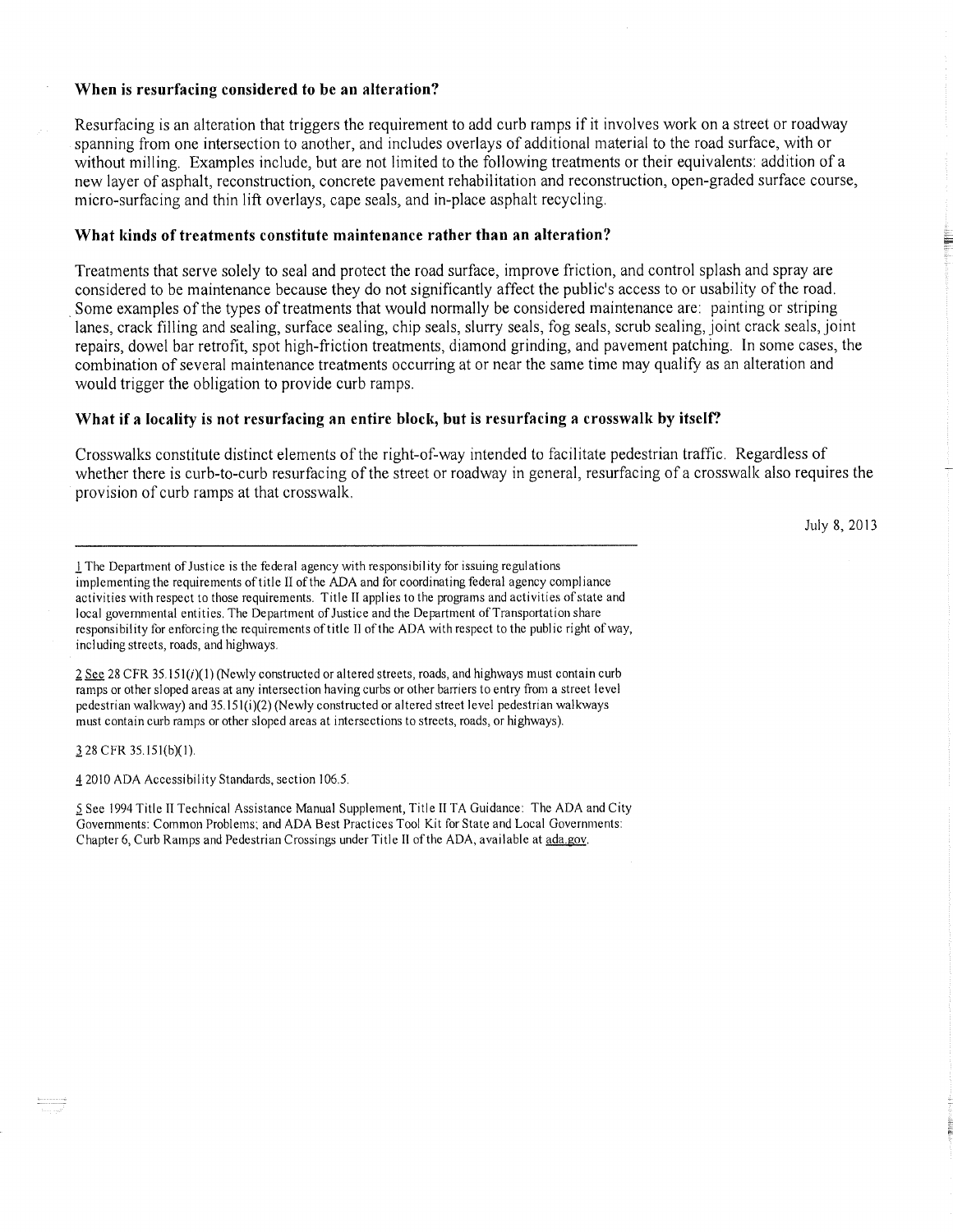

**U.S. Department of Justice**  Civil Rights Division Disability Rights Section



U.S. Department of Transportation ~.,. **Federal Highway Administration** 

# **QUESTIONS & ANSWERS**

# **Supplement to the 2013 DOJ/DOT Joint Technical Assistance on the Title II of the Americans with Disabilities Act Requirements To Provide Curb Ramps when Streets, Roads, or Highways are Altered through Resurfacing**

The Department of Justice (DOJ)/Department of Transportation (DOT} Joint Technical Assistance on the Title II of the Americans with Disabilities Act [ADA] Requirements to Provide Curb Ramps when Streets, Roads, or Highways are Altered through Resurfacing (Joint Technical Assistance) was published on July 8, 2013. This document responds to frequently asked questions that the Federal Highway Administration (FHWA) has received since the technical assistance document was published. In order to fully address some questions, the applicable requirements of Section 504 of the Rehabilitation Act of 1973 that apply to public entities receiving Federal funding from DOT, either directly or indirectly, are also discussed. This document is not a standalone document and should be read in conjunction with the 2013 Joint Technical Assistance.

# Q1: **When a pavement treatment is considered an alteration under the ADA and there is a curb ramp at the juncture of the altered road and an existing sidewalk (or other prepared surface for pedestrian use}, but the curb ramp does not meet the current ADA Standards, does the curb ramp have to be updated to meet the current ADA Standards at the time of the pavement treatment?**

A1: It depends on whether the existing curb ramp meets the appropriate accessibility standard that was in place at the time it was newly constructed or last altered.

When the Department of Justice adopted its revised title II ADA Regulations including the updated ADA Standards for Accessible Design (2010 Standards,  $\frac{1}{2}$  as defined in 28 CFR 35.151), it specified that "(e)lements that have not been altered in existing facilities on or after March 15, 2012, and that comply with the corresponding technical and scoping specifications for those elements in either the 1991 Standards or in the Uniform Federal Accessibility Standards (UFAS) ... are not required to be modified in order to comply with the requirements set forth in the 2010 Standards." 28 C.F.R. 35.150(b)(2)(i). As a result of this "safe harbor" provision, if a curb ramp was built or altered prior to March 15, 2012, and complies with the requirements for curb ramps in either the 1991 ADA Standards for Accessible Design (1991 Standards, known prior to 2010 as the 1991 ADA Accessibility Guidelines, or the 1991 ADAAG) or UFAS, it does **not** have to be modified to comply with the requirements in the 2010 Standards. However, if that existing curb ramp did not comply with either the 1991 Standards or UFAS as of March 15, 2012, then the safe harbor does not apply and the curb ramp must be brought into compliance with the requirements of the 2010 Standards concurrent with the road alteration. See 28 CFR  $35.151(c)$  and (i).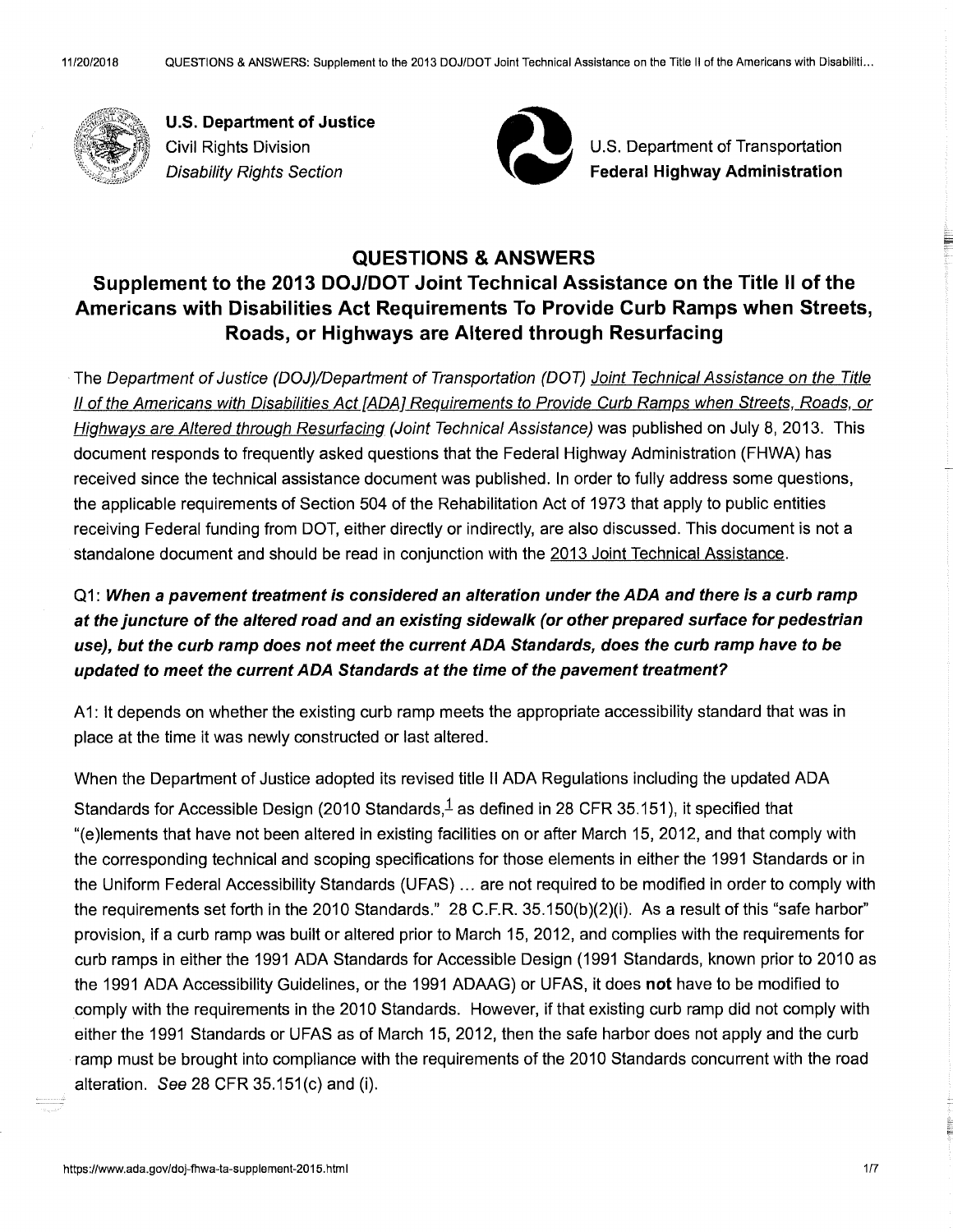11/20/2018 QUESTIONS & ANSWERS: Supplement to the 2013 DOJ/DOT Joint Technical Assistance on the Title II of the Americans with Disabiliti ...

Note that the requirement in the 1991 Standards to include detectable warnings on curb ramps was suspended for a period between May 12, 1994, and July 26, 1998, and again between December 23, 1998, and July 26, 2001. If a curb ramp was newly constructed or was last altered when the detectable warnings requirement was suspended, and it otherwise meets the 1991 Standards, Title II of the ADA does not require that the curb ramp be modified to add detectable warnings in conjunction with a road resurfacing alteration project. See Question #14 however, for a discussion of the DOT Section 504 requirements, including detectable warnings.

Q2: **The Joint Technical Assistance states that "[r]esurfacing is an alteration that triggers the requirement to add curb ramps if it involves work on a street or roadway spanning from one intersection to another, and includes overlays of additional material to the road surface, with or without milling." What constitutes "overlays of additional material to the road surface" with respect to milling, specifically, when a roadway surface is milled and then overlaid at the same height (i.e., no material is added that exceeds the height of what was present before the milling)?** 

A2: A project that involves milling an existing road, and then overlaying the road with material, regardless of whether it exceeds the height of the road before milling, falls within the definition of "alteration" because it is a change to the road surface that affects or could affect the usability of the pedestrian route (crosswalk). See Kinney *v.* Yerusalim, 9 F.3d 1067 (3rd Cir. 1993). Alterations require the installation of curb ramps if none previously existed, or upgrading of non-compliant curb ramps to meet the applicable standards, where there is an existing pedestrian walkway. See also Question 8.

# Q3: If **a roadway resurfacing alteration project does not span the full width of the road, do I have to put in curb ramps?**

A3: It depends on whether the resurfacing work affects a pedestrian crosswalk. If the resurfacing affects the crosswalk, even if it is not the full roadway width, then curb ramps must be provided at both ends of the crosswalk. See 28 CFR 35.151 (i).

Public entities should not structure the scope of work to avoid ADA obligations to provide curb ramps when resurfacing a roadway. For example, resurfacing only between crosswalks may be regarded as an attempt to circumvent a public entity's obligation under the ADA, and potentially could result in legal challenges.

If curb ramp improvements are needed in the vicinity of an alteration project, it is often cost effective to address such needs as part of the alteration project, thereby advancing the public entity's progress in meeting its obligation to provide program access to its facilities. See Question 16 for further discussion.

# Q4: **When a road alteration project triggers the requirement to install curb ramps, what steps should public (State or local) entities take if they do not own the sidewalk right-of-way needed to install the required curb ramps?**

A4: The public entity performing the alteration is ultimately responsible for following and implementing the ADA requirements specified in the regulations implementing title II. At the time an alteration project is scoped, the public entity should identify what ADA requirements apply and whether the public entity owns sufficient right-of-way to make the necessary ADA modifications. If the public entity does not control sufficient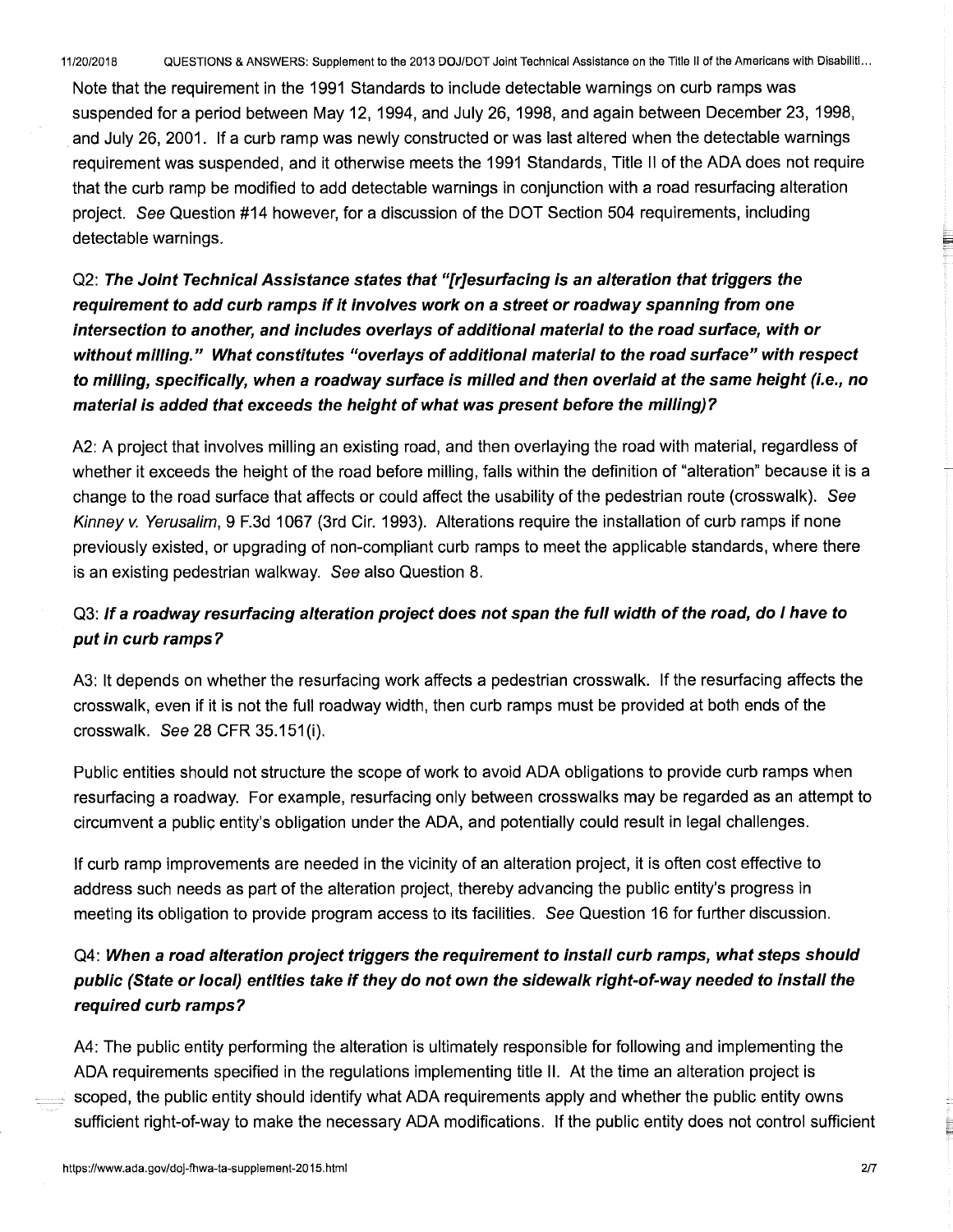11/20/2018 QUESTIONS & ANSWERS: Supplement to the 2013 DOJ/DOT Joint Technical Assistance on the Title II of the Americans with Disabiliti ...

right-of-way, it should seek to acquire the necessary right-of-way. If a complaint is filed, the public entity will likely need to show that it made reasonable efforts to obtain access to the necessary right-of-way.

# Q5: **The Joint Technical Assistance is silent on when it becomes effective. Is there an effective date for when States and local public entities must comply with the requirements discussed in the technical assistance?**

AS: The Joint Technical Assistance, as well as this Supplement to it, does not create any new obligations. The obligation to provide curb ramps when roads are altered has been an ongoing obligation under the regulations implementing title II of the ADA (28 CFR 35.151) since the regulation was initially adopted in 1991. This technical assistance was provided to respond to questions that arose largely due to the development of a variety of road surface treatments, other than traditional road resurfacing, which generally involved the addition of a new layer of asphalt. Although the Joint Technical Assistance was issued on July 8, . 2013, public entities have had an ongoing obligation to comply with the alterations requirements of title II and should plan to bring curb ramps that are or were part of an alteration into compliance as soon as possible.

# Q6: **Is the curb ramp installation work required to be a part of the Plans, Specifications and Estimate package for an alteration project or can the curb ramp work be accomplished under a separate contract?**

A6: The curb ramp installation work can be contracted separately, but the work must be coordinated such that the curb ramp work is completed prior to, or at the same time as, the completion of the rest of the alteration work. See 28 CFR 35.151 (i).

## Q7: Is **a curb ramp required for a sidewalk that is not made of concrete or asphalt?**

A7: The Joint Technical Assistance states that "the ADA does not require installation of ramps or curb ramps in the absence of a pedestrian walkway with a prepared surface for pedestrian use." A "prepared surface for pedestrian use" can be constructed out of numerous materials, including concrete, asphalt, compacted soil, decomposed granite, and other materials. Regardless of the materials used to construct the pedestrian walkway, if the intent of the design was to provide access to pedestrians, then curb ramps must be incorporated where an altered roadway intersects the pedestrian walkway. See 28 CFR 35.151 (i).

## Q8: If **an existing curb ramp is replaced as part of a resurfacing alteration, is there an obligation to address existing obstacles on the adjacent sidewalk at the same time?**

AB: No. The Joint Technical Assistance addresses those requirements that are triggered when a public entity alters a roadway where the roadway intersects a street level pedestrian walkway (28 CFR 35.151(i)). Public entities are required to address other barriers on existing sidewalks, such as steep cross slopes or obstructions, as part of their on-going program access and transition plan obligations under title II of the ADA and Section 504 and in response to requests for reasonable modifications under the ADA or reasonable accommodations under Section 504. See 28 CFR 35.105, 35.130(b)(7), and 35.150(d); see also 49 CFR 27.?(e), 27.11(c)(2).

# Q9: **Several pavement preservation treatment types are not listed in the technical assistance.** *If* **the treatment type is not specifically on the list of maintenance treatments, is it an alteration?**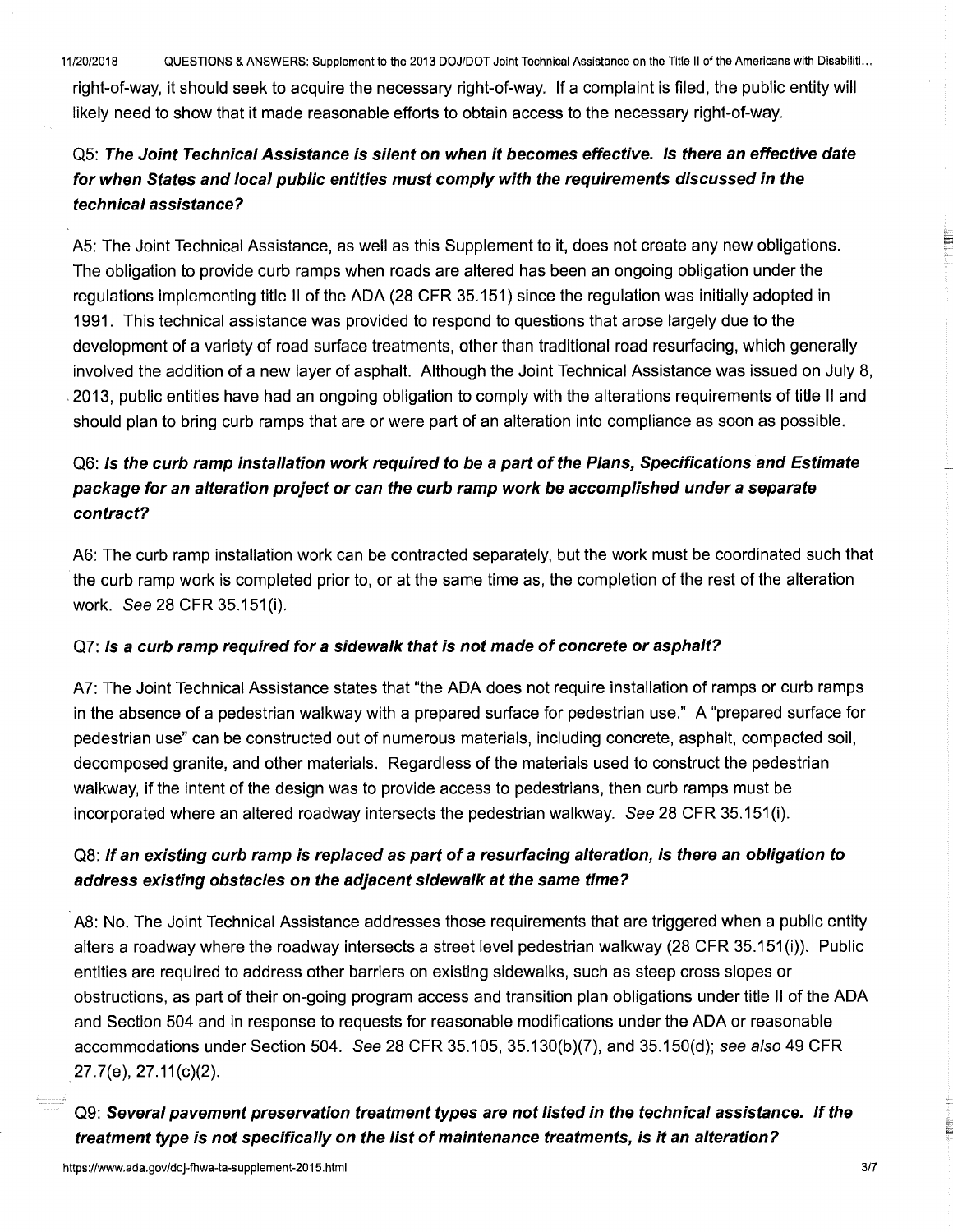A9: New treatments are always being developed and the best practice is for the City or other local public entity conducting the work, the State transportation agency, and FHWA to work together to come to an agreement on a reasonable determination of whether the unlisted treatment type is an alteration or maintenance and document their decisions. If the new treatment can be deemed to be the equivalent of any . of the items listed as alterations, it is a reasonable interpretation that they are in fact alterations and should be treated as such.

## Q1 O: **When does a combination of two or more 'maintenance' treatments rise to the level of being an alteration?**

A 10: The list of the pavement types that are considered maintenance, as stated in the 2013 Joint Technical Assistance document, are Chip Seals, Crack Filling and Sealing, Diamond Grinding, Dowel Bar Retrofit, Fog Seals, Joint Crack Seals, Joint Repairs, Pavement Patching, Scrub Sealing, Slurry Seals, Spot High-Friction Treatments, and Surface Sealing. The combination of two or more maintenance treatments may rise to the level of being an alteration.

The best practice is for the City or other local public entity conducting the work, the State transportation agency, and FHWA to work together to come to an agreement on a reasonable determination, document their policies, and apply that determination consistently in their locality.

## Q11: **When will utility trench work require compliance with ADA curb ramp requirements?**

A 11: The answer to this question depends on the scope and location of the utility trench work being done. If the utility trench work is limited to a portion of the pavement, even including a portion of the crosswalk, repaving necessary to cover the trench would typically be considered maintenance and would not require simultaneous installation or upgrading of curb ramps. Public entities should note that the ADA requires maintenance of accessible features, and as such, they must ensure that when the trench is repaved or other road maintenance is performed, the work does not result in a lesser level of accessibility. See 28 CFR 35.133(a). If the utility work impacts the curb at a pedestrian street crossing where no curb ramp exists, the work affecting the curb falls within the definition of "alteration," and a curb ramp must be constructed rather than simply replacing the curb. See 28 CFR 35.151(b) and 35.151(i).

If a public entity is unsure whether the scope of specific trench work and repair/repaving constitutes an alteration, the best practice is for the public entity to work together with the State transportation agency and the FHWA Division to come to an agreement on how to consistently handle these situations and document their decisions.

## Q12: Is **full-depth pavement patching considered maintenance?**

A 12: The answer to this question depends on the scope and location of the pavement patch. If the pavement patch work is limited to a portion of the pavement, even including a portion of the crosswalk, patching the pavement would typically be considered maintenance and would not require simultaneous installation or upgrading of curb ramps. Public entities should note that the ADA requires maintenance of accessible features, and as such, they should ensure that when the pavement is patched or other road maintenance is performed, the work does not result in a lesser level of accessibility. See 28 CFR 35.133(a). If the pavement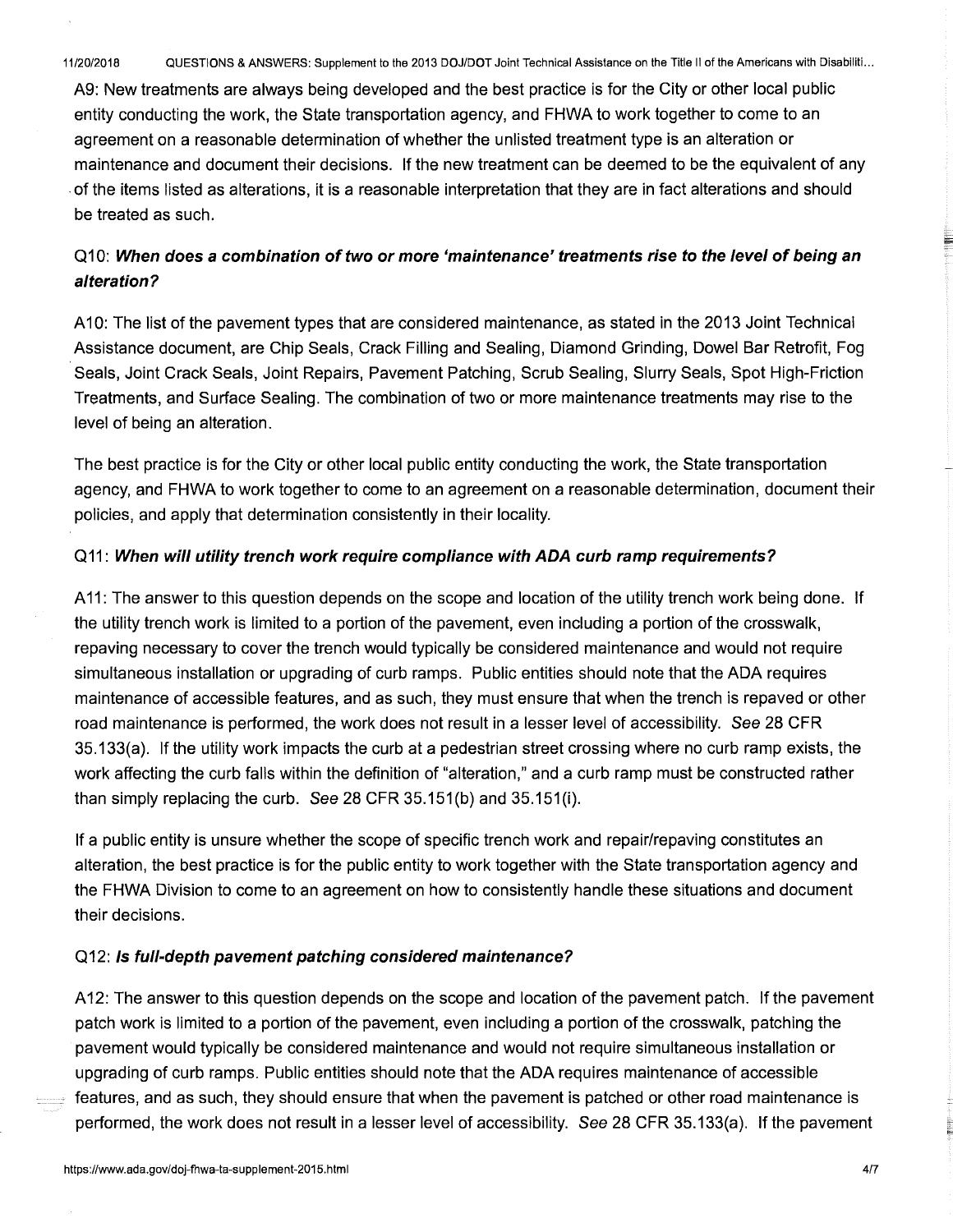11/20/2018 QUESTIONS & ANSWERS: Supplement to the 2013 DOJ/DOT Joint Technical Assistance on the Title II of the Americans with Disabiliti ...

patching impacts the curb at a pedestrian street crossing where no curb ramp exists, the work affecting the curb falls within the definition of "alteration," and a curb ramp must be constructed rather than simply replacing the curb. See 28 CFR 35.151(b) and 35.151(i).

If a public entity is unsure whether the scope of specific full-depth pavement patching constitutes an alteration, the best practice is for the public entity to work together with the State transportation agency and the FHWA Division to come to an agreement on how to consistently handle these situations and document their decisions.

# Q13: **Do any other requirements apply to road alteration projects undertaken by public entities that receive Federal financial assistance from DOT either directly or indirectly, even if such financial assistance is not used for the specific road alteration project at issue?**

A 13: Yes, if a public entity receives any Federal financial assistance from DOT whether directly or through another DOT recipient, then the entity must also apply DOT's Section 504 requirements even if the road alteration project at issue does not use Federal funds. See 49 CFR 27.3 (applicability of DOT's Section 504 requirements) and 27.5 (definition of "program or activity").

DOT's Section 504 disability nondiscrimination regulations are found at 49 CFR Part 27. These regulations implement Section 504 of the Rehabilitation Act of 1973 (Section 504 ). In 2006, DOT updated its accessibility standards by adopting the 2004 Americans with Disabilities Act Accessibility Guidelines (2004 ADAAG<sup>2</sup>) into its Section 504 regulations at 49 CFR 27.3 (referencing 49 CFR Part 37, Appendix A). These requirements replaced the previously applicable ADA Standards for Accessible Design (1991) (formerly known as 1991 ADAAG). At that time, DOT's regulation adopted a modification to Section 406 of the 2004 ADAAG which required the placement of detectable warnings on curb ramps.

The revised DOT Section 504 regulation also provided a "safe harbor" provision (similar to the ADA provision discussed in Question 1) that applies to curb ramps that were newly constructed or altered by entities receiving Federal financial assistance from DOT and that were in compliance with the 1991 ADAAG requirements prior to November 29, 2006. If the "safe harbor'' applies, these curb ramps are still considered compliant and do not have to be modified to add detectable warnings unless they are altered after November 29, 2006. The DOT "safe harbor'' provision is found at 49 CFR 37.9(c). DOT's Section 504 regulations (49 CFR 27.19(a)) require compliance with 49 CFR Part 37.

The Section 504 safe harbor does not apply, however, if, at the time of the road alteration project, the existing curb ramp does not comply with the 1991 ADAAG and at that time it must be brought into compliance with the current DOT Section 504 requirements (2004 ADAAG) including detectable warnings.

# 014: **Does the Section 504 safe harbor apply to curb ramps built in compliance with 1991 ADAAG**  · **during the time period when the requirement for detectable warnings was suspended and the roadway is now being resurfaced where it intersects the pedestrian walkway?**

A 14: If the curb ramps that were built or altered prior to November 29, 2006 were fully compliant with 1991 ADAAG at the time that the detectable warnings requirements were suspended, then the DOT Section 504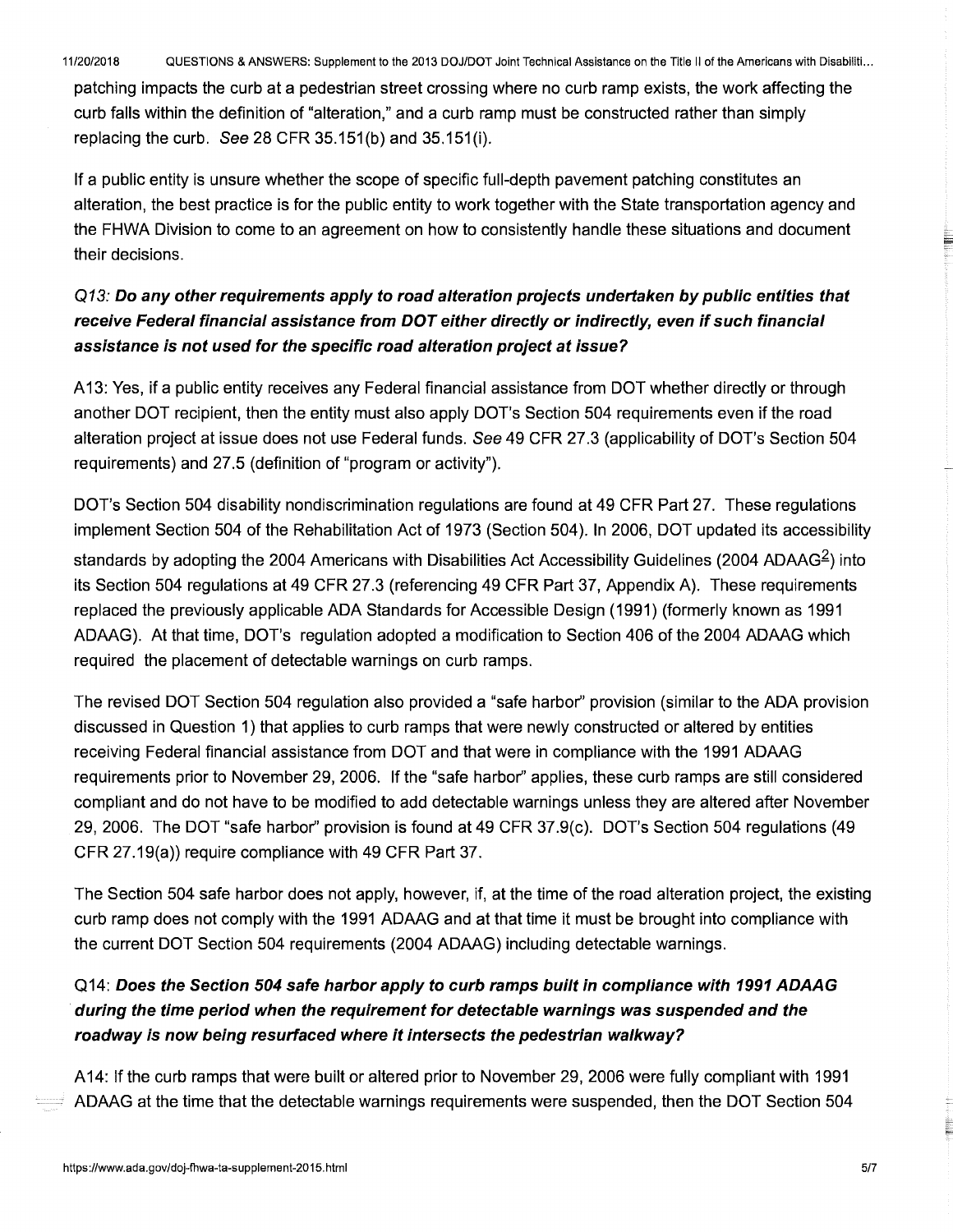safe harbor applies to them and the recipient does not have to add detectable warnings as a result of a resurfacing project.

## Q15: In **addition to the obligations triggered by road resurfacing alterations, are there other title II or Section 504 requirements that trigger the obligation to provide curb ramps?**

A15: In addition to the obligation to provide curb ramps when roads are resurfaced, both DOJ's title II ADA regulation and DOT's Section 504 regulation (applicable to recipients of DOT Federal financial assistance), require the provision of curb ramps if the sidewalk is installed or altered at the intersection, during new construction, as a means of providing program accessibility, and as a reasonable modification under title II or a reasonable accommodation under Section 504.

## **New Construction and Alterations**

DOJ's title II ADA regulation provides that newly constructed or altered streets, roads, and highways must contain curb ramps or other sloped areas at any intersection having curbs or other barriers to entry from a street level pedestrian walkway. In addition, the regulation provides that newly constructed or altered street level pedestrian walkways must contain curb ramps or other sloped areas at intersections to streets, roads, or highways. See 28 CFR 35.151(i). These curb ramps must comply with the 2010 Standards.  $3\overline{3}$ 

DOT's Section 504 Federally assisted regulation also requires the provision of curb ramps in new construction and alterations. See 49 CFR 27.19(a) (requiring recipients of DOT financial assistance to comply with DOJ's ADA regulation at 28 CFR Part 35, including the curb ramp requirements at 28 CFR 35.151(i)); 49 CFR 27.75 (a)(2) (requiring all pedestrian crosswalks constructed with Federal financial assistance to have curb cuts or ramps).

## **Program Accessibility**

Both DOJ's title II ADA regulation and DOT's Section 504 regulation require that public entities/recipients operate each service, program, or activity so that the service, program, or activity, when viewed in its entirety, is readily accessible to and usable by individuals with disabilities. This obligation, which is known as providing "program accessibility," includes a requirement to evaluate existing facilities in the public right-ofway for barriers to accessibility, including identifying non-existent or non-compliant curb ramps where roads intersect pedestrian access routes (sidewalks or other pedestrian walkways). After completing this selfevaluation, a public entity/recipient must set forth a plan for eliminating such barriers so as to provide overall access for persons with disabilities. See 28 CFR 35.150, and 49 CFR 27.11 (c).

Since March 15, 2012, the DOJ title II regulation requires the use of the 2010 Standards for structural changes needed to provide program access. However, in accordance with the ADA safe harbor discussed in Question 1, if curb ramps constructed prior to March 15, 2012 already comply with the curb ramp requirements in the 1991 Standards, they need not be modified in accordance with the 2010 Standards in order to provide program access, unless they are altered after March 15, 2012.

Similarly, DOT's Section 504 "safe harbor" allows curb ramps that were newly constructed or altered prior to November 29, 2006, and that meet the 1991 ADAAG to be considered compliant. $4$  Elements not covered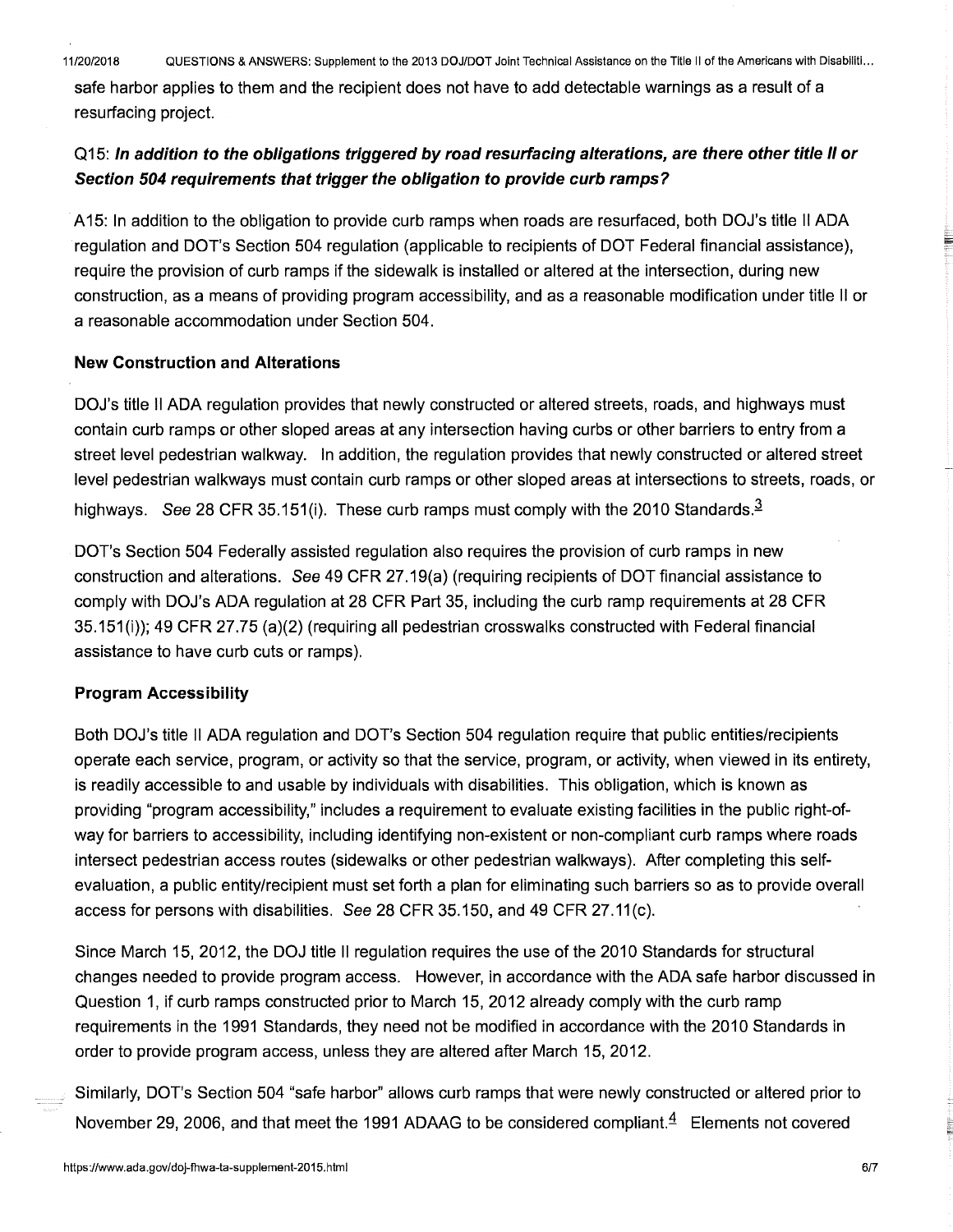11/20/2018 QUESTIONS & ANSWERS: Supplement to the 2013 DOJ/DOT Joint Technical Assistance on the Title II of the Americans with Disabiliti ...

under the safe harbor provisions may need to be modified to provide program access and should be incorporated into a program access plan for making such modifications.  $49$  CFR 27.11(c)(2).

Under Section 504, self-evaluations and transition plans should have been completed by December 29, 1979. Under the ADA, transition plans should have been completed by July 26, 1992, and corrective measures should have been completed by January 26, 1995. While these deadlines have long since passed, ·entities that did not develop a transition plan prior to those dates should begin immediately to complete their self-evaluation and develop a comprehensive transition plan.

#### **Reasonable Modification /Accommodation**

In addition to alteration and program accessibility obligations, public entities may have an obligation under title II and Section 504 to undertake curb ramp construction or alteration as a "reasonable modification/accommodation" in response to a request by, or on behalf of, someone with a disability. Such a request may be made to address a non-compliant curb ramp outside of the schedule provided in the public entity's transition plan. A public entity must appropriately consider such requests as they are made. 28 CFR 35.130(b)(7); 49 CFR 27.7(e).

Deccember 1, 2015

l The 2010 Standards can be found on DOJ's website at

http://www.ada.gov/2010ADAstandards\_index.htm.

<sup>2</sup> In 2004, the United States Architectural and Transportation Barriers Board (U.S. Access Board)

published the Americans with Disabilities Act Accessibility Guidelines (2004 ADAAG), which serve as

the basis of the current enforceable ADA standards adopted by both DOT and DOJ.

l The 20 I 0 Standards include a provision on equivalent facilitation that allows covered entities to use other designs for curb ramps if such designs provide equal or greater access. *See* section 103 of the 2010 Standards.

<sup>:!</sup> The DOT "safe harbor" provision is found at 49 CFR 37.9(c). DOT's Section 504 regulations (49 CFR 27.19(a)) require compliance with 49 CFR Part 37.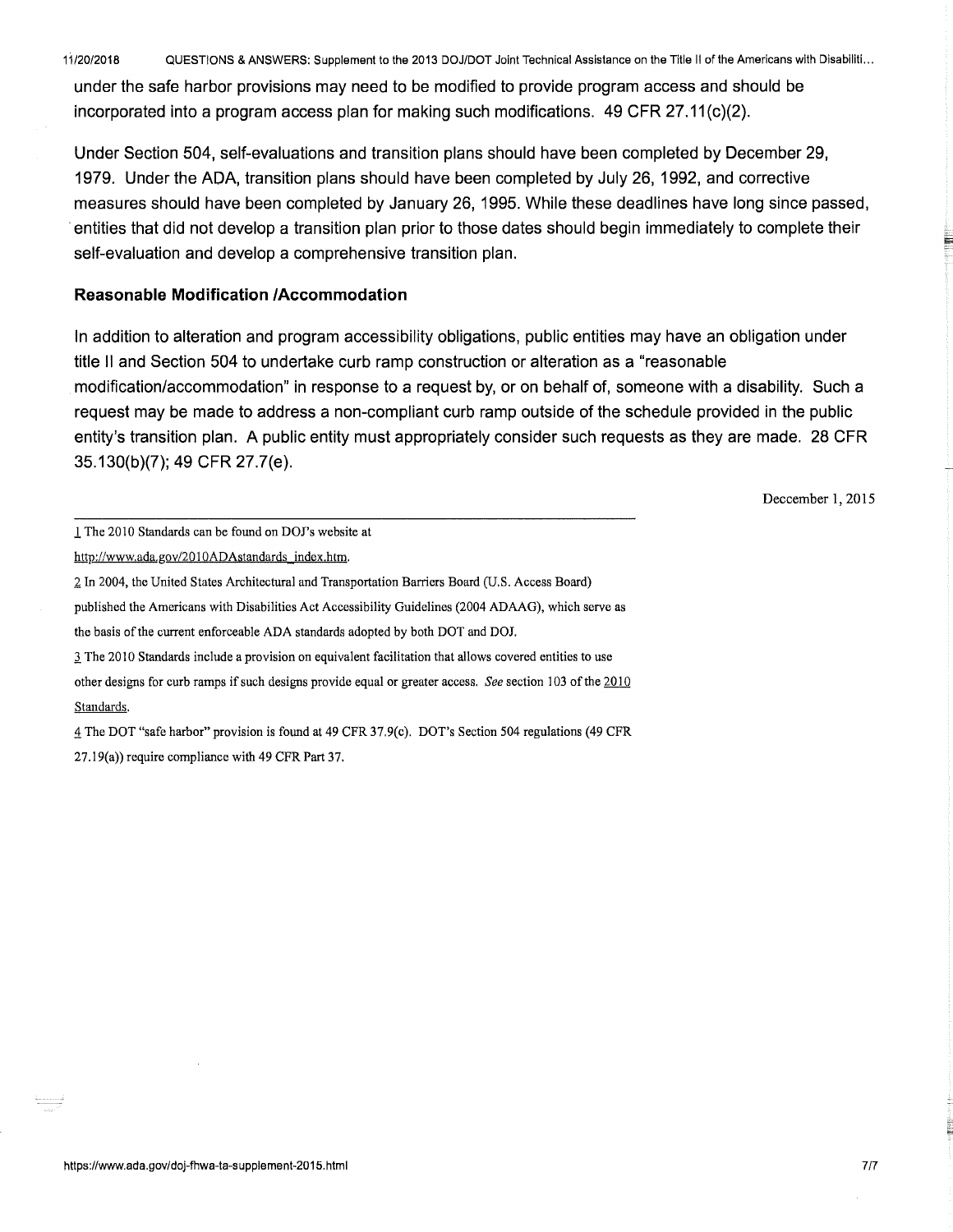**THE REAL** 

 $\mathcal{L}^{\text{max}}_{\text{max}}$  and  $\mathcal{L}^{\text{max}}_{\text{max}}$ 

 $\frac{\frac{1}{2}\left( \frac{1}{\sqrt{2}}\right) ^{2}}{\sqrt{2}\left( \frac{1}{\sqrt{2}}\right) ^{2}}\frac{\frac{1}{2}}{\sqrt{2}}$ 

j.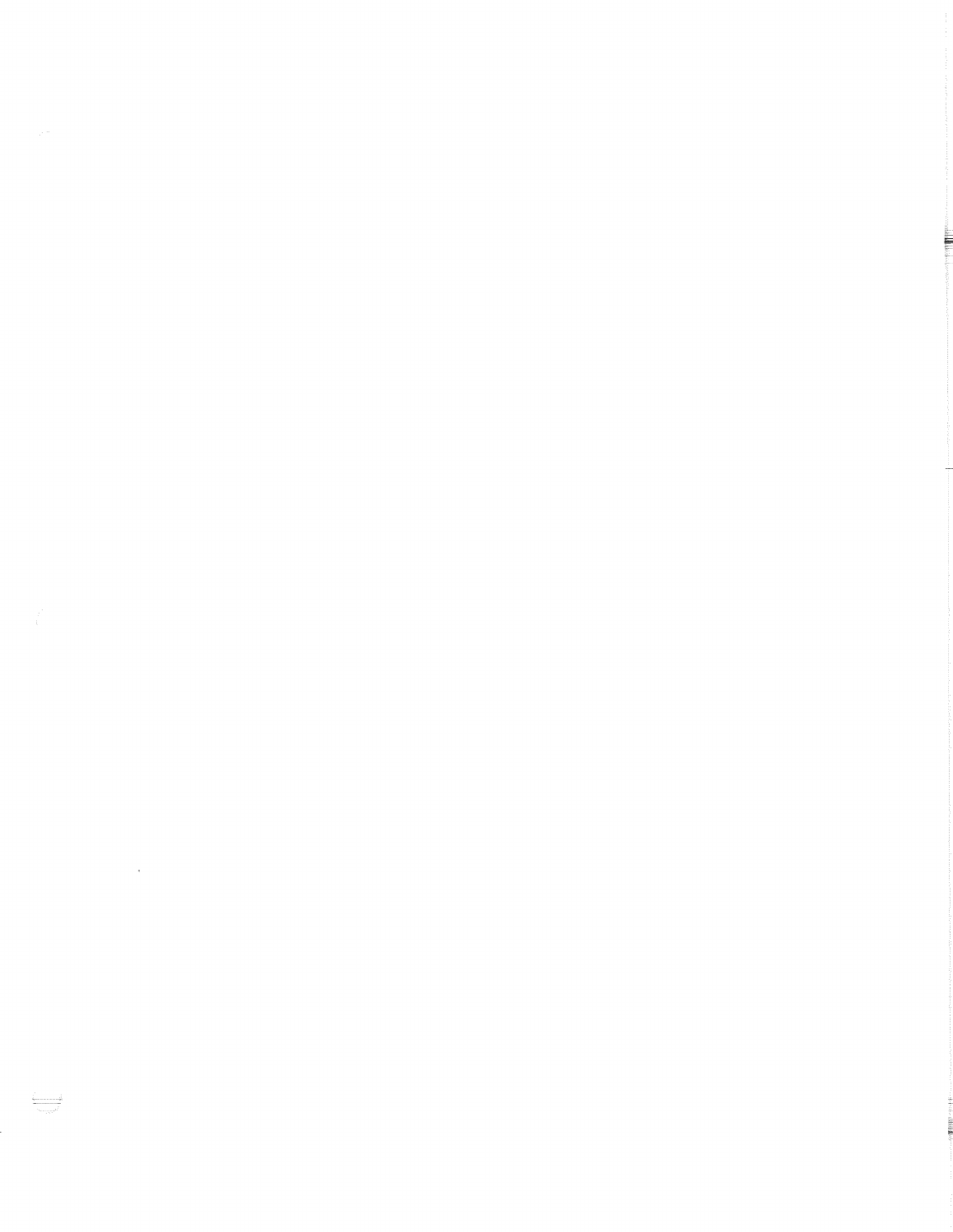In accordance with Oregon Revise Statute (ORS) 447.233, the Oregon Transportation Commission (OTC) adopted standards for accessible person parking places, which took effect on January 22, 1992. All new construction or re-striping of accessible parking spaces and access aisles is required to meet new minimum standards.

The layouts, signing, and pavement marking standards for accessible parking places presented in this document have been adapted from and shall comply with the listed "referenced standards" shown on page 5. Further information and requirements for accessible design can be found in the "referenced standards".

 $\mathbf{1}$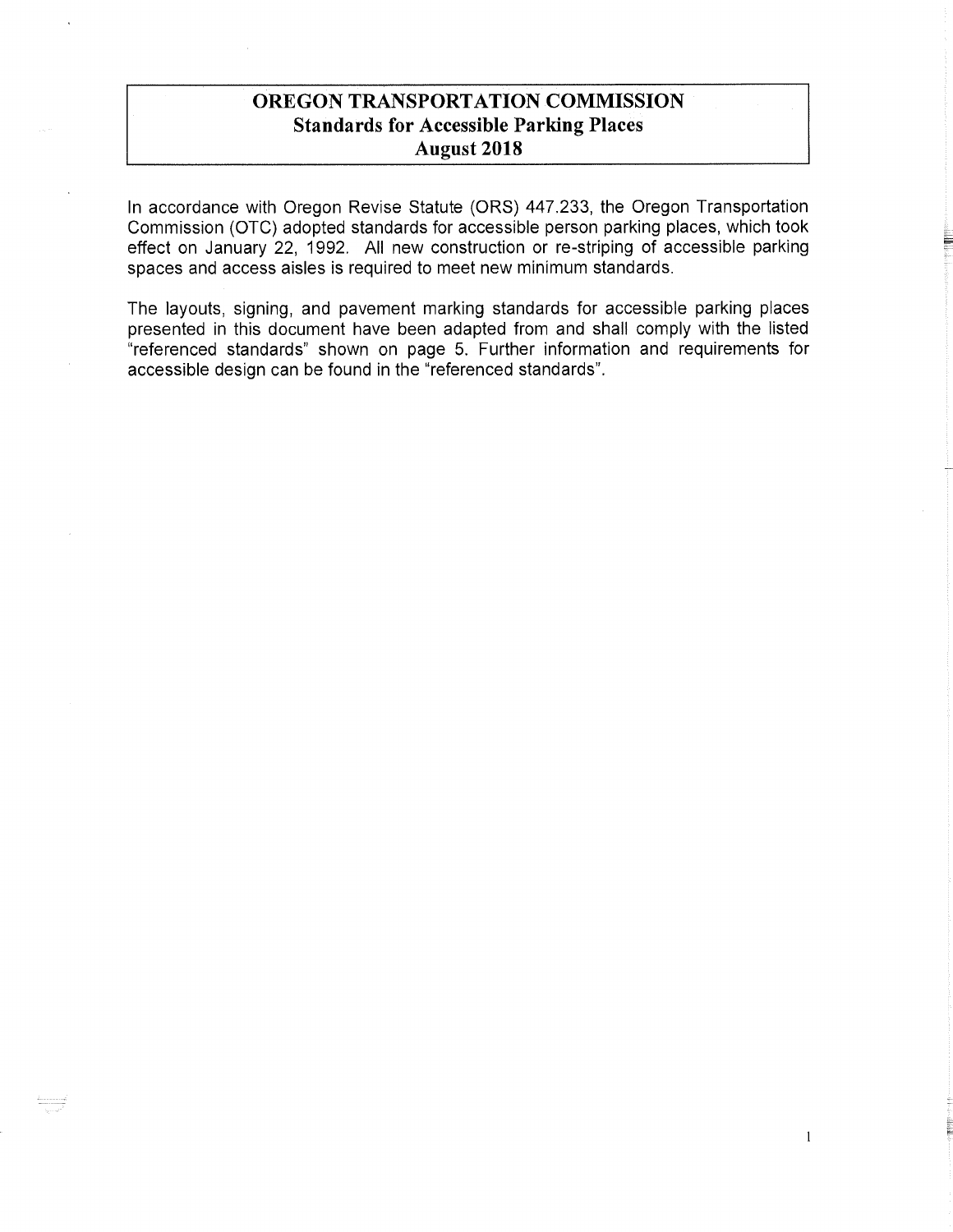#### **Parking Lot Layout**

An accessible parking space shall be at least 9' wide with an adjacent access aisle at least 6' wide. The access aisle shall be at least 8' wide for an accessible parking space designated as "van-accessible" or reserved for wheelchair users only. Example layouts are shown in Figures 1 through 5.

The access aisle must be located on the passenger side of the parking space (Figure 1) except that two adjacent accessible parking spaces may share a common access aisle (Figures 2, 3, and 5).

Refer to Chapter 11 of the Oregon Structural Specialty Code to calculate the required number of accessible parking spaces and for other requirements.

#### **Pavement Markings**

Details of pavement markings are shown in Figures 1 through 5. Each accessible parking space shall have a pavement marking stencil as shown in Figure 6. Pavement markings and stencils are required to be white and should be retroreflective. The use of blue curb and blue background on pavement marking stencils is optional.

The symbol for the pavement marking stencil is the international symbol of access as shown in the Standard Highway Signs book published by the Federal Highway Administration (FHWA).

Pavement marking stencil is available in two different sizes:

- Minimum Used for facilities not on the state highway right-of-way.
- Standard Used for facilities on the state highway right-of-way.

Each access aisle shall have a "No Parking" pavement marking legend as shown in Figure 7. The "No Parking" pavement legend shall be either white or yellow (for added contrast) and should be retroreflective.

#### **Sign Design**

Each accessible parking space shall have the appropriate sign(s) as required below. All signs are required to be retroreflective.

There are five different signs that are used for accessible parking spaces:

• Sign No. R7-8 (Figure 8) - This is the standard sign used to designate accessible parking spaces. All accessible parking spaces shall have this sign. The symbol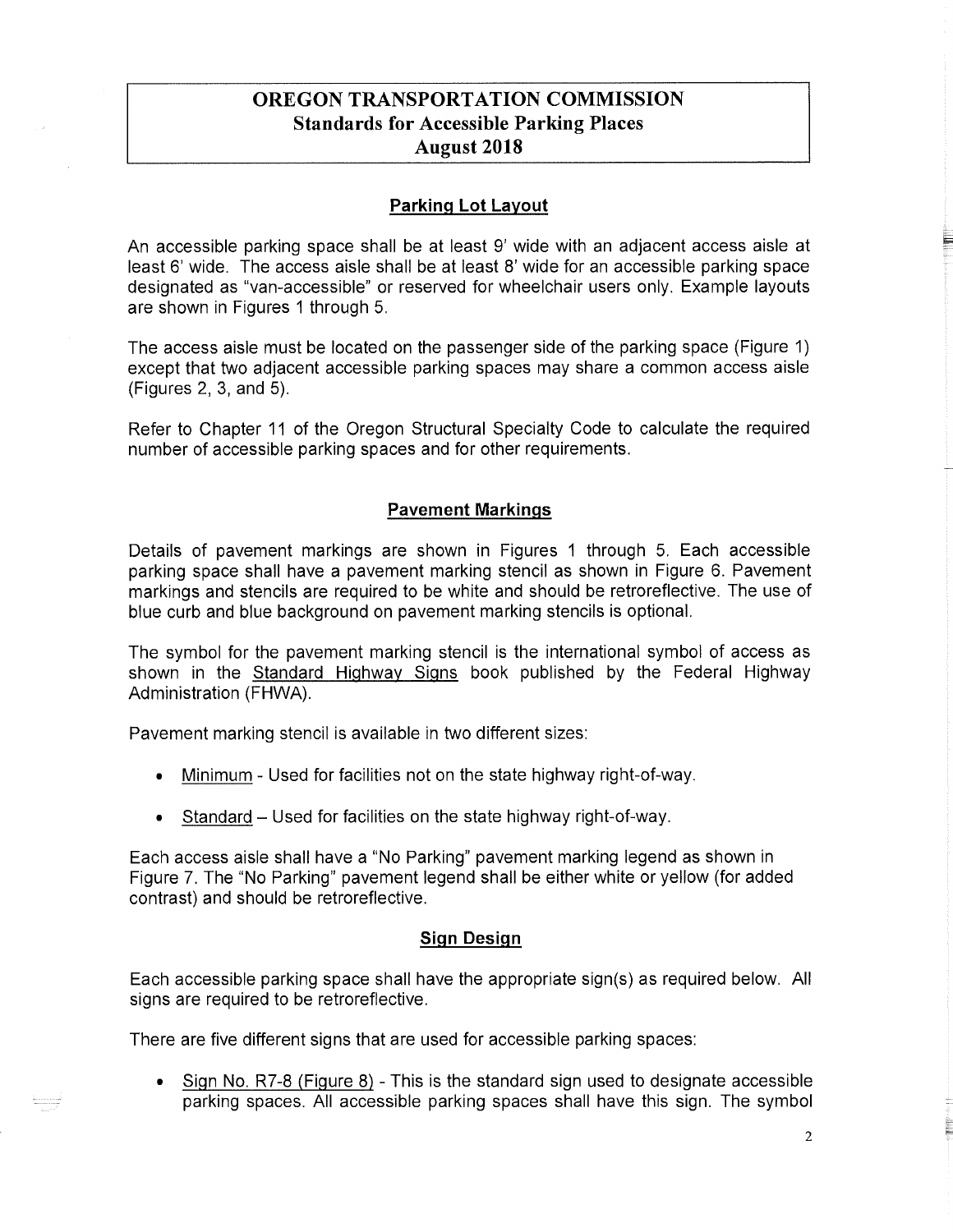for this sign is the international symbol of access as shown in the Standard Highway Signs book published by the FHWA.

- Sign No. R7-8P (Figure 9) The "VAN ACCESSIBLE" sign is used with R?-8 sign to designate those accessible parking spaces that have a minimum 8' wide access aisle. Any vehicle with a OMV disabled permit can use van-accessible spaces.
- Sign No. OR7-8c (Figure 10) The "WHEELCHAIR USER ONLY" sign is used with R7-8 and R7-8P signs to designate those accessible parking spaces that have a minimum 8' wide access aisle and are reserved for wheelchair users only. Only those vehicles with a OMV disabled permit displaying a "Wheelchair User" placard or decal can use these parking spaces.
- Sign No. OR7-9 (Figure 11) The "ACCESS AISLE NO PARKING" sign is installed in areas where the "No Parking" pavement marking stencil may not be visible regularly due to snow or sand.
- Sign No. OR7-9a (Figure 11) The arrow sign is only used with OR7-9 sign when placement of the OR?-9 cannot be placed at the back of the accessible route directly in view of entire access aisle. In this case sign OR?-9 can be placed to one side of the ramp with the arrow sign pointing to the access aisle. The arrow sign shall be reversed to point correctly down towards the access aisle in this circumstance.

#### **Sign Mounting**

Post-mounted signs shall be installed with a vertical clearance of 7' ( $\pm$ 3") between the bottom of the sign to the ground line. If more than one sign is required for an accessible parking space, all signs shall be mounted on a single post except for the "ACCESS AISLE NO PARKING" and Arrow signs. When signs are mounted on buildings or piers, a vertical clearance of 5' minimum shall be maintained between the bottom of the sign and the floor of the parking space. The sign(s) shall be laterally placed as shown in Figures 1 and 2.

Posts and hardware used to mount signs on the state highway right-of-way shall be according to OOOT standard drawings and standard specifications for construction. Posts and hardware used to mount signs on public right-of-way other than state highways may have different requirements. Posts and hardware used to mount signs on private right-of-way are at the discretion of the owner. It is advisable to contact an engineer for an analysis of post and mounting hardware if in doubt.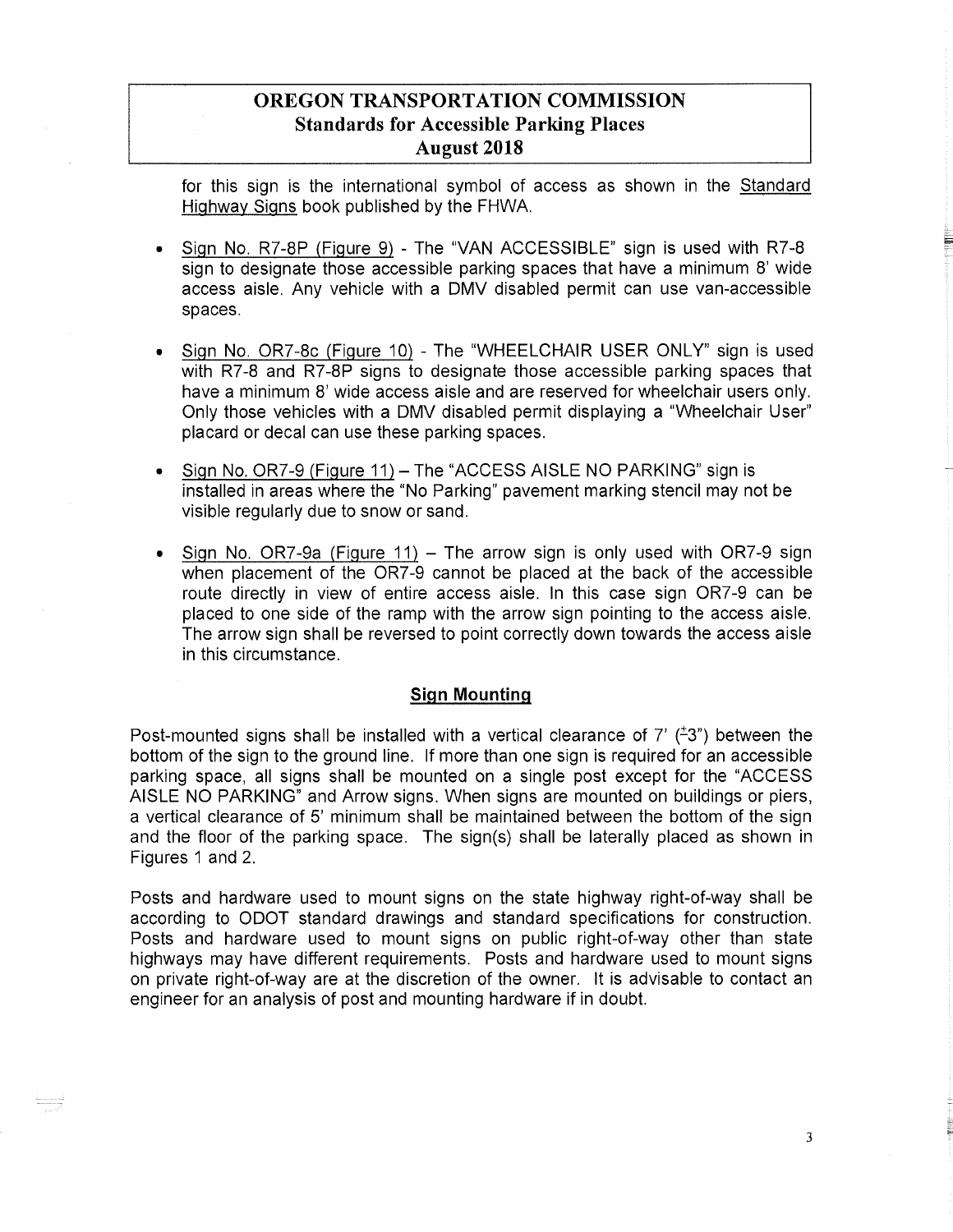#### **Other Considerations**

On state highway right-of-way, requests for work must be submitted through the appropriate ODOT District Office. All work must meet the applicable ODOT standards and specifications.

On public or private right-of-way other than on the state highway, requests for work must be submitted through the appropriate local jurisdiction. This may include the Public Works Department, the Local Building Department and/or the Building Codes Division. All work must meet the applicable local agency and/or Building Codes Division standards and specifications

#### **Contacts**

Contractors/Suppliers - A list of sign suppliers, striping contractors, and pavement marking stencil sources is shown in Page 15 for convenience. ODOT doesn't guarantee the accuracy of the information presented in the list.

Building Codes Division - For questions regarding the Oregon Structural Specialty Code, Chapter 11  $-$  Accessibility, enforcement of accessible design standards, and inspections, contact:

• Building Codes Division E-mail: Bcd.info@oregon.gov 503-378-4133

Oregon Department of Transportation (ODOT) - For questions regarding the information contained within this document, ODOT standards & specifications, and ODOT processes/procedures, contact:

• State Traffic Sign Engineer - Marie Kennedy, PE E-mail: Marie.Kennedy@odot.state.or.us 503-986-4013

The Driver and Motor Vehicle Services Division (OMV) - For questions regarding obtaining and using disabled vehicle permits, contact your local OMV office found in the government pages of the phone book. http://www.oregon.gov/ODOT/DMV

Local Police Agency - For questions regarding enforcement of individuals parking improperly in an accessible space, contact your local police agency found in the government pages of the phone book.

4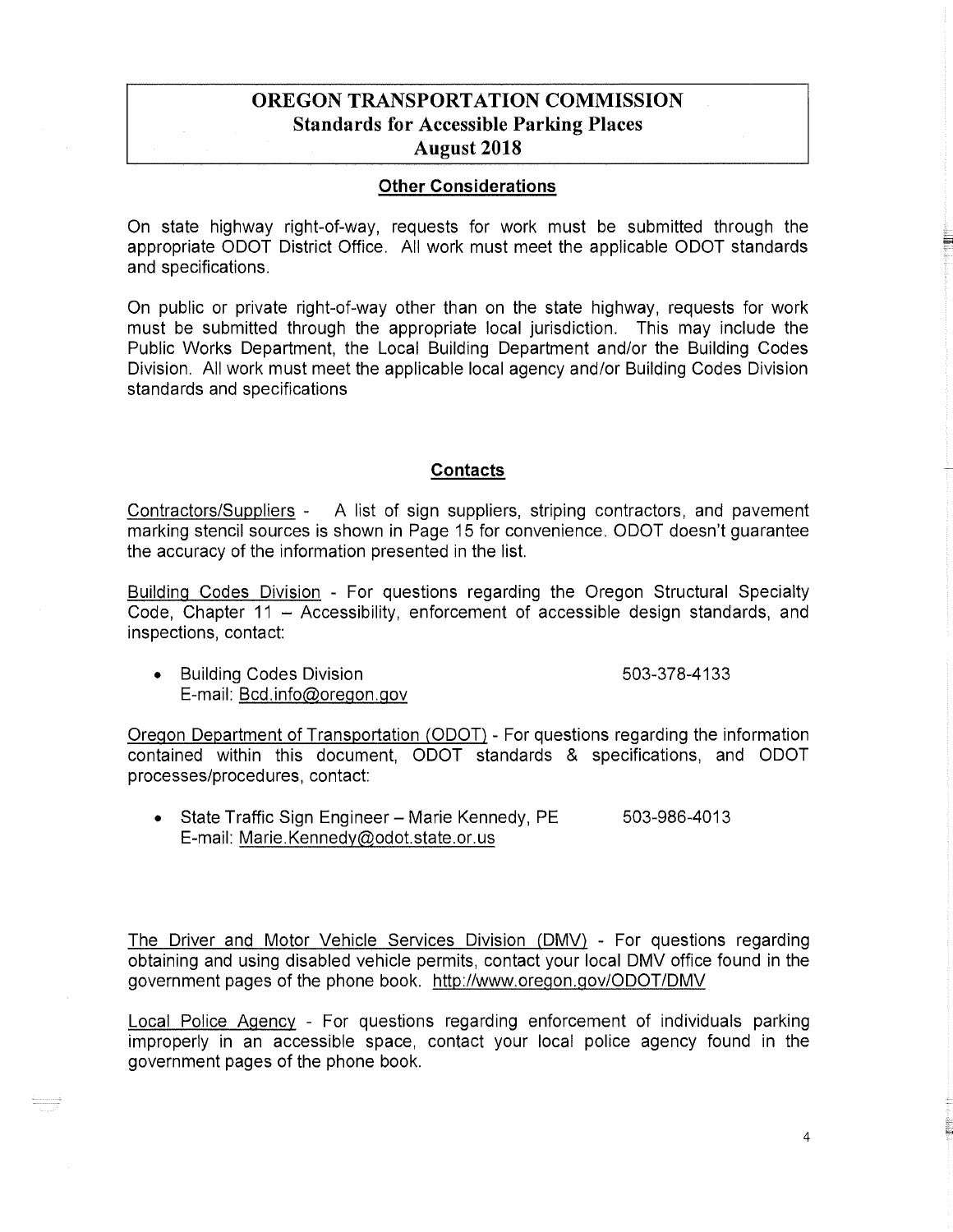Advocacy Groups - For general accessible parking info, support, and resources, contact:

- Oregon Paralyzed Veterans of America  $-503-362-7998$  or 800-333-0782 http://www.oregonpva.org/
- Oregon Disabilities Commission- 503-945-5811 or 800-282-8096 http://www.oregon.gov/DHS/spd/adv/odc/index.shtml
- Northwest ADA Center- 425-248-2480 or 800-949-4232 http://www.dbtacnorthwest.org/contact-us
- U.S. Department of Justice- 800-514-0301 http://www.ada.gov/

#### **Referenced Standards**

- 1) Oregon Revised Statute (ORS) 447.233: http://www.leg.state.or.us/ors/447.html
- 2) Oregon Structural Specialty Code, Chapter 11 Accessibility : http://ecodes.biz/ecodes support/free resources/Oregon/14 Structural/14 ORSt ructural main.html
- 3) 2010 ADA Standards for Accessible Design: http://www.ada.gov/2010ADAstandards index.htm
- 4) FHWA Standard Highway Signs (SHS): http://mutcd.fhwa.dot.gov/sershs millennium.htm
- 5) Manual on Uniform Traffic Control Devices (MUTCD): http://mutcd.fhwa.dot.gov/
- 6) ODOT Standard Drawings: http://www.oregon.gov/ODOT/Engineering/Pages/Standards.aspx
- 7) ODOT Standard Specifications: http://www.oregon.gov/ODOT/Business/Pages/Standard Specifications.aspx
- 8) ODOT Sign Policy and Guidelines: http://www.oregon.gov/ODOT/Business/Pages/Standard Specifications.aspx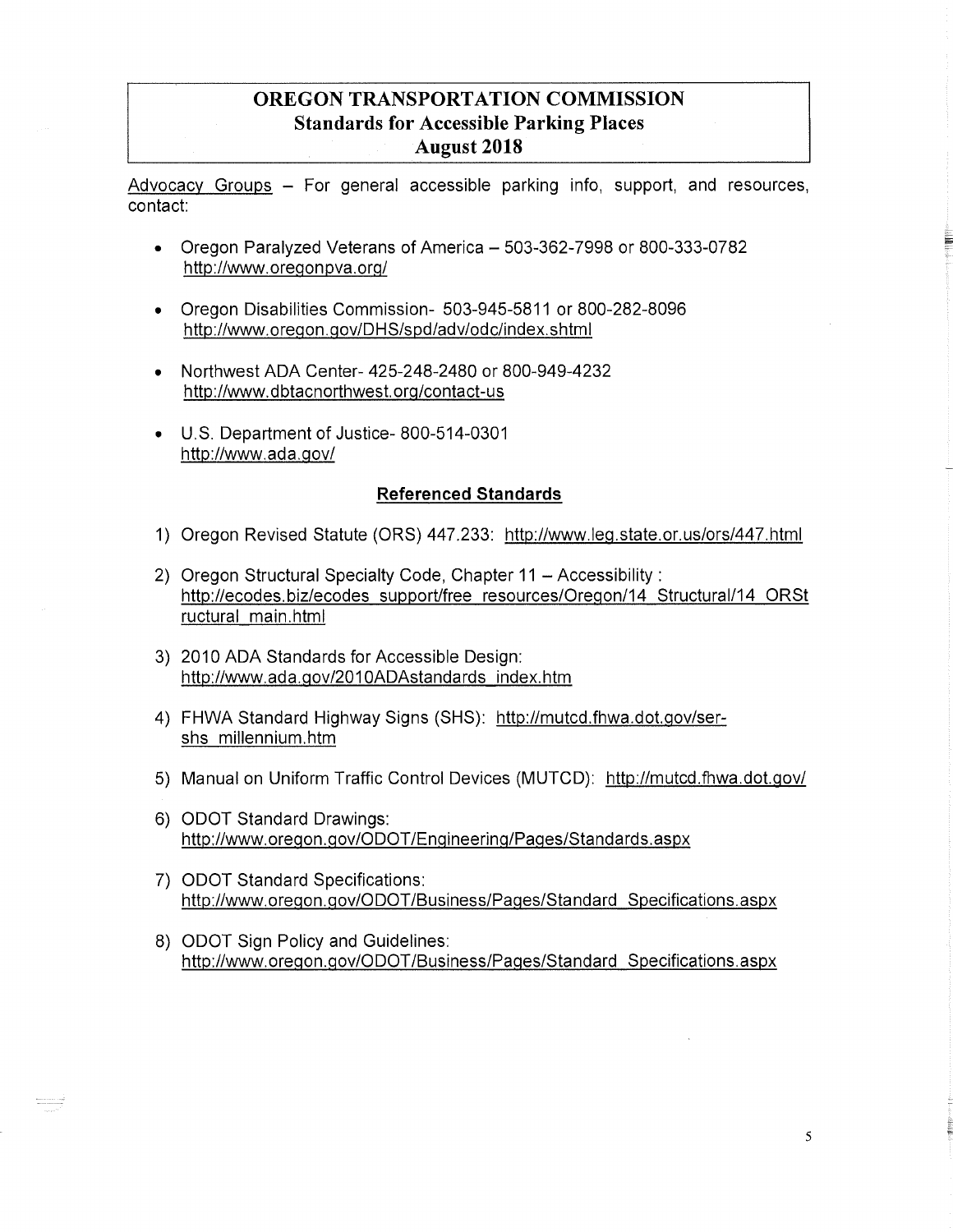

Figure 1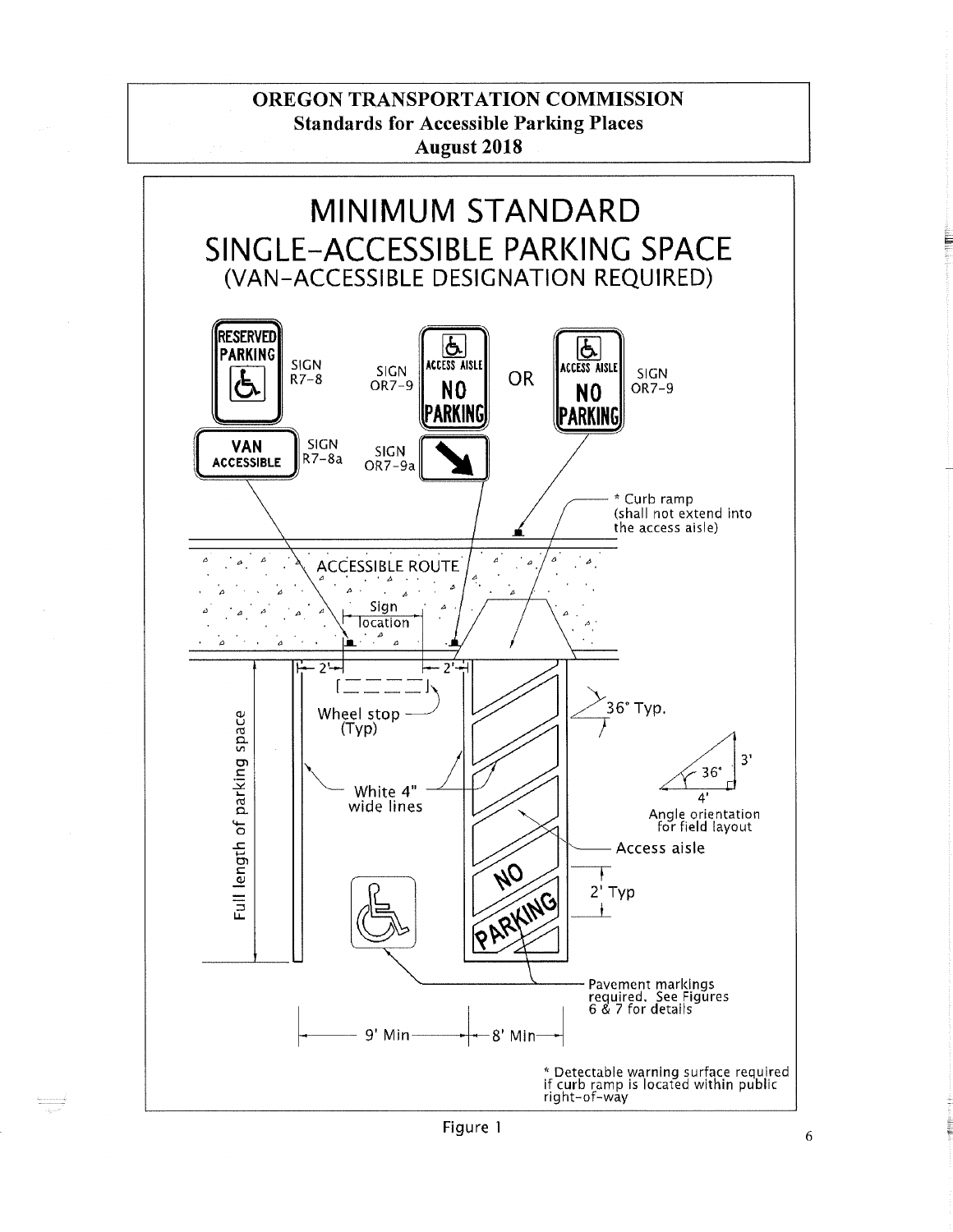

Figure 2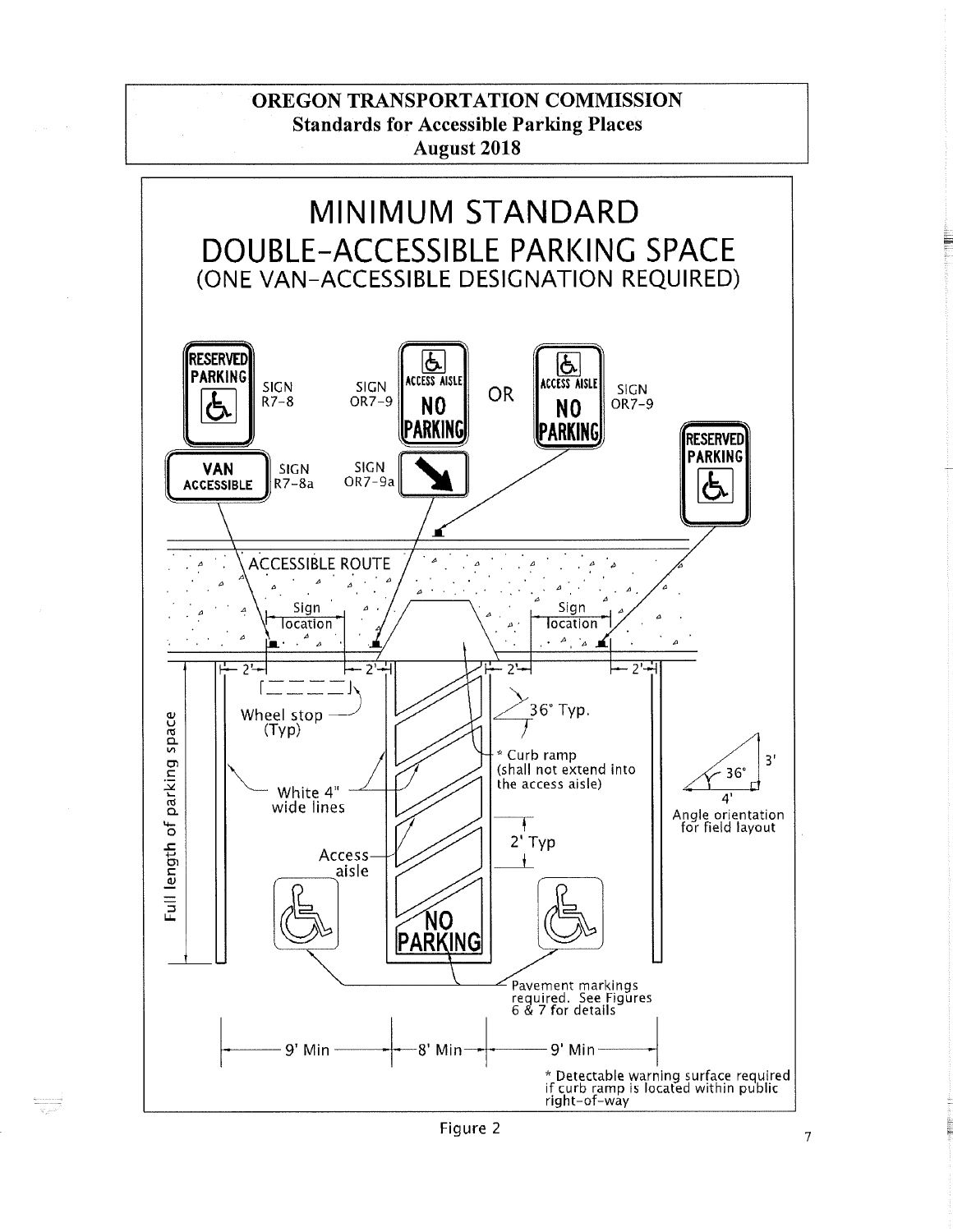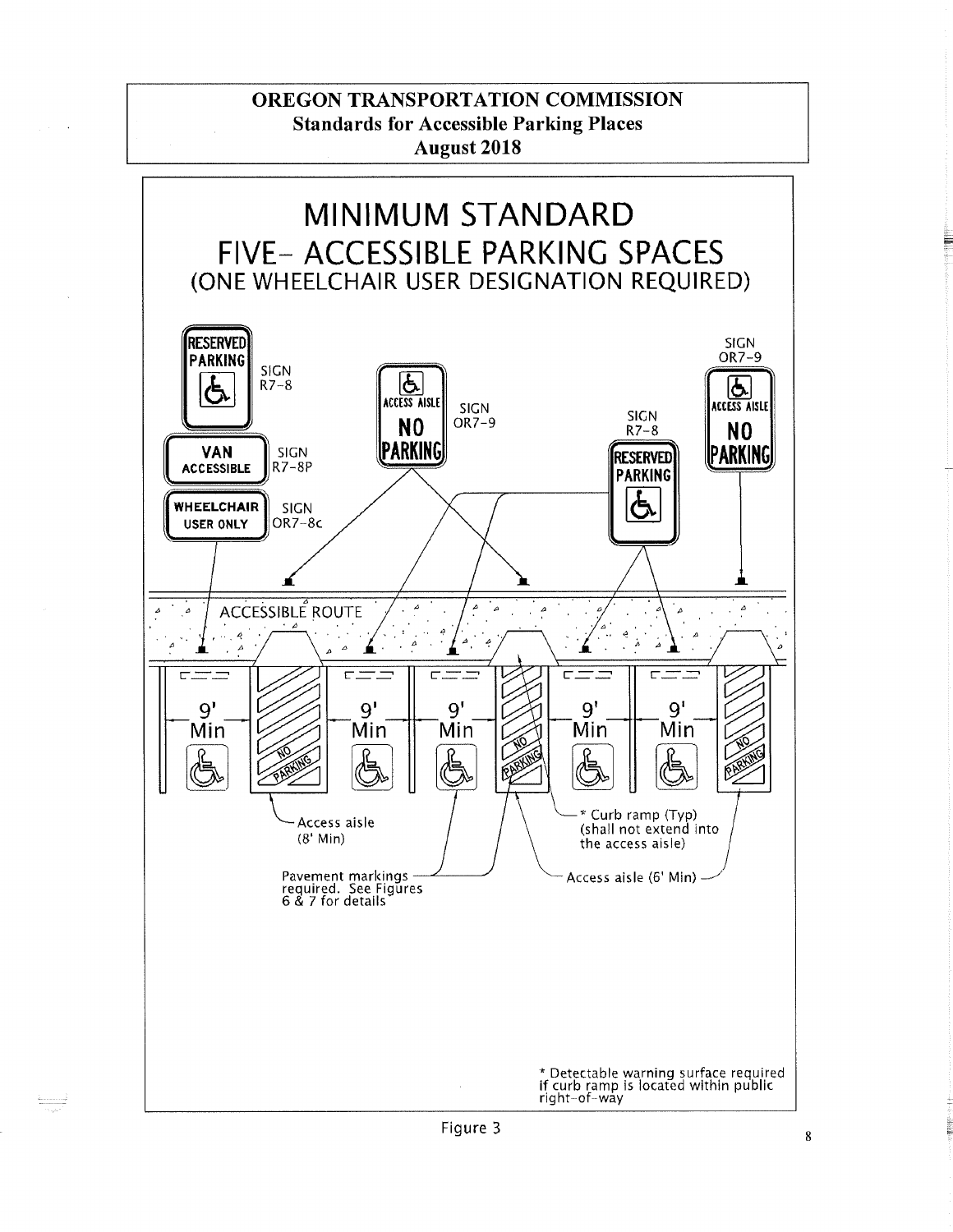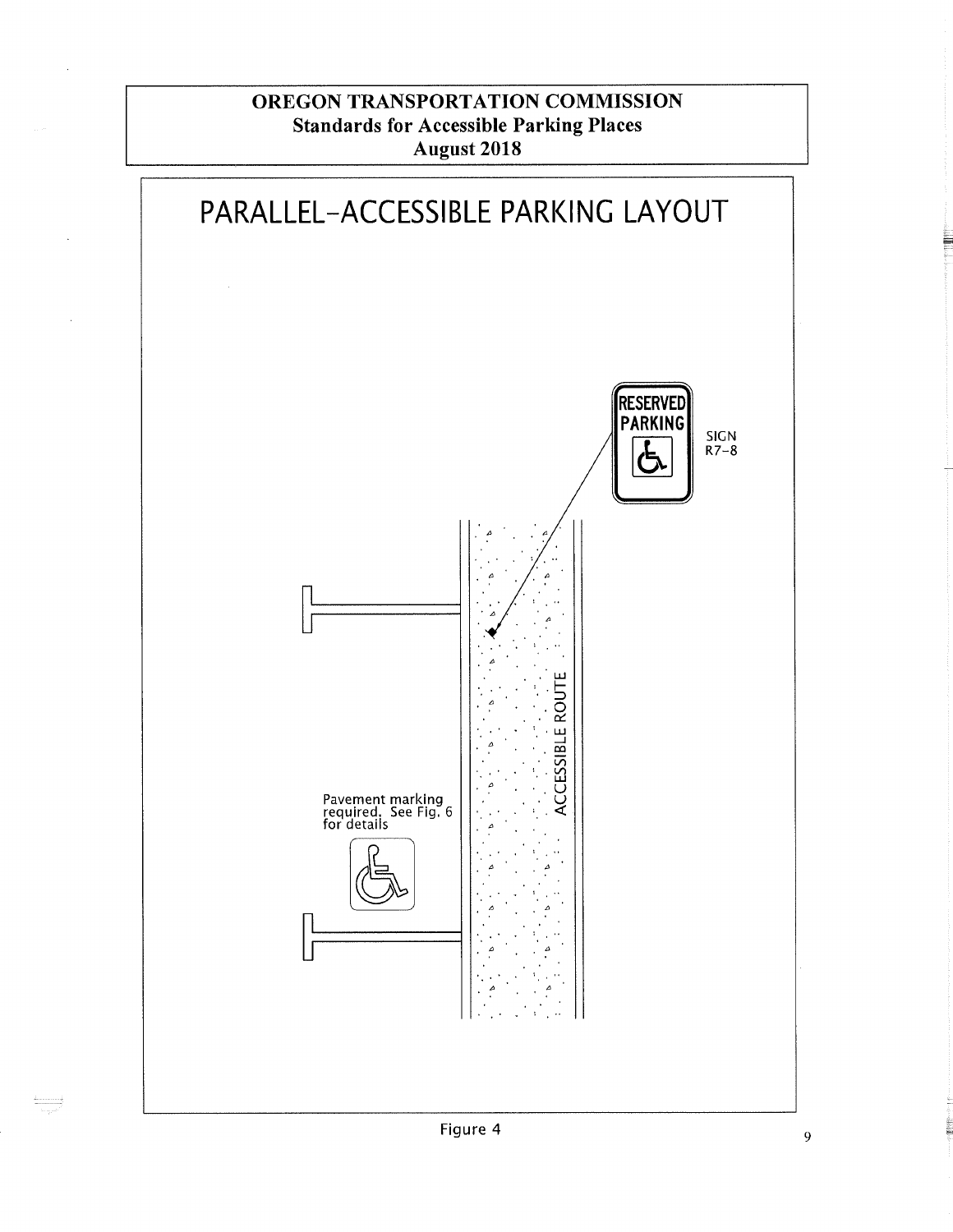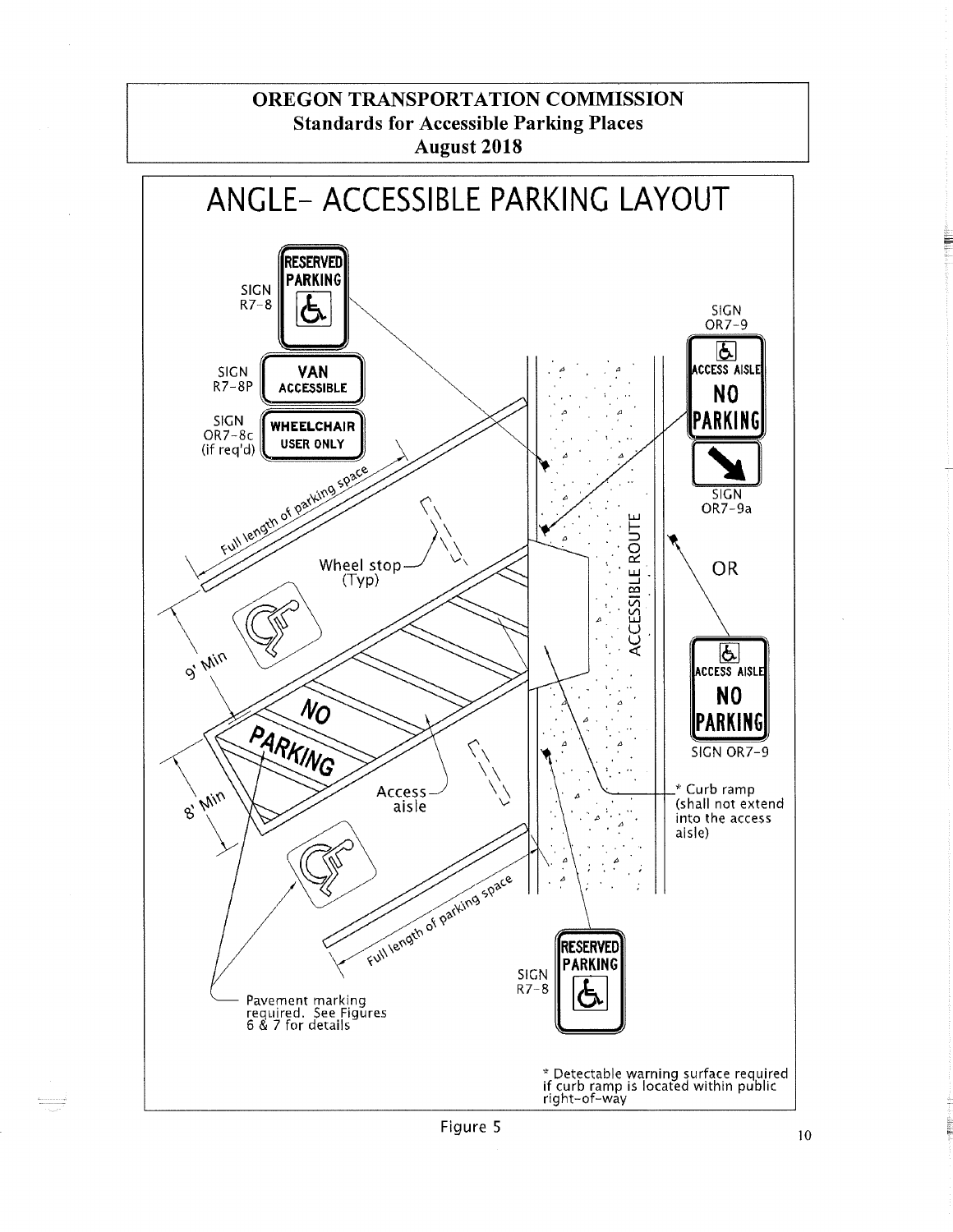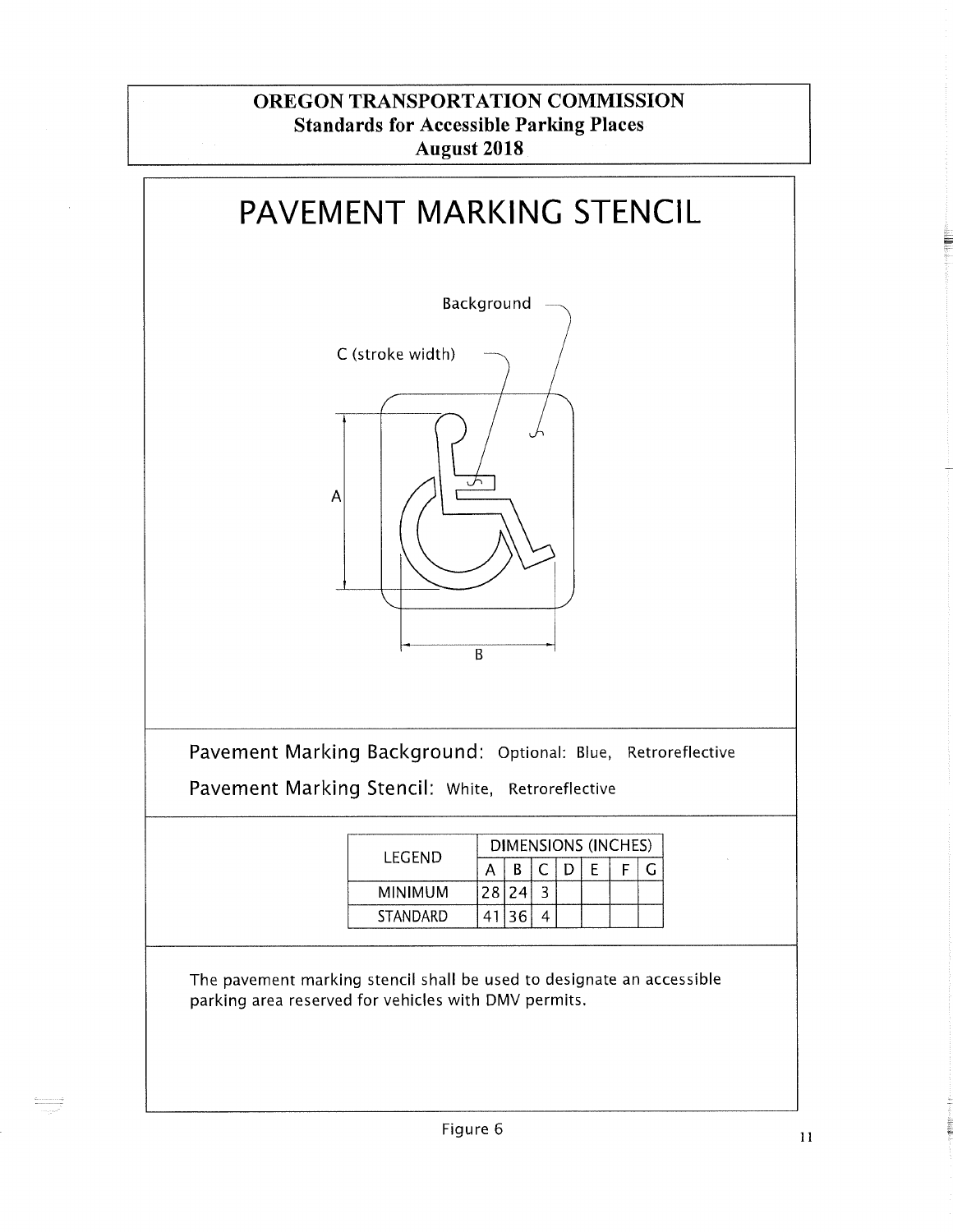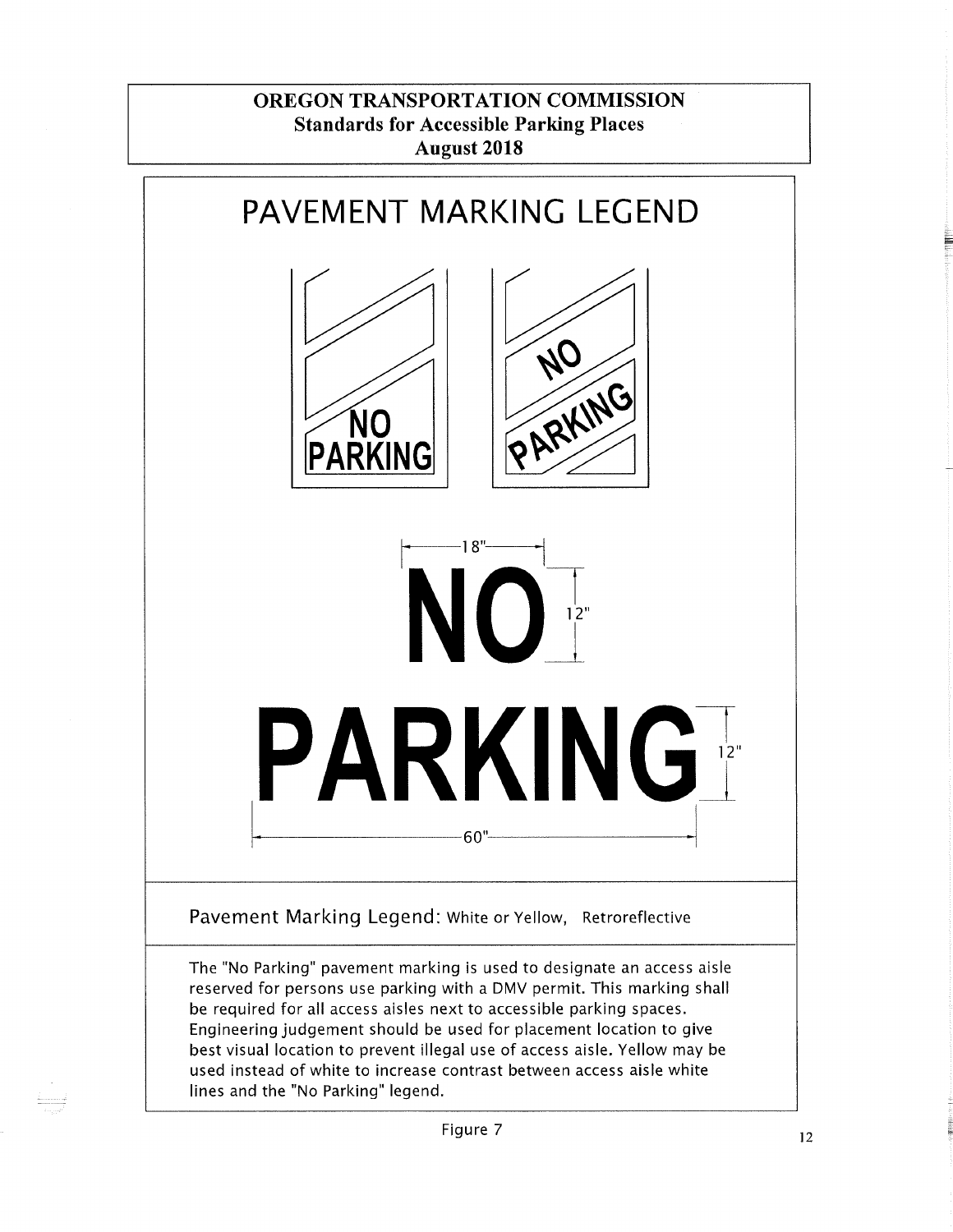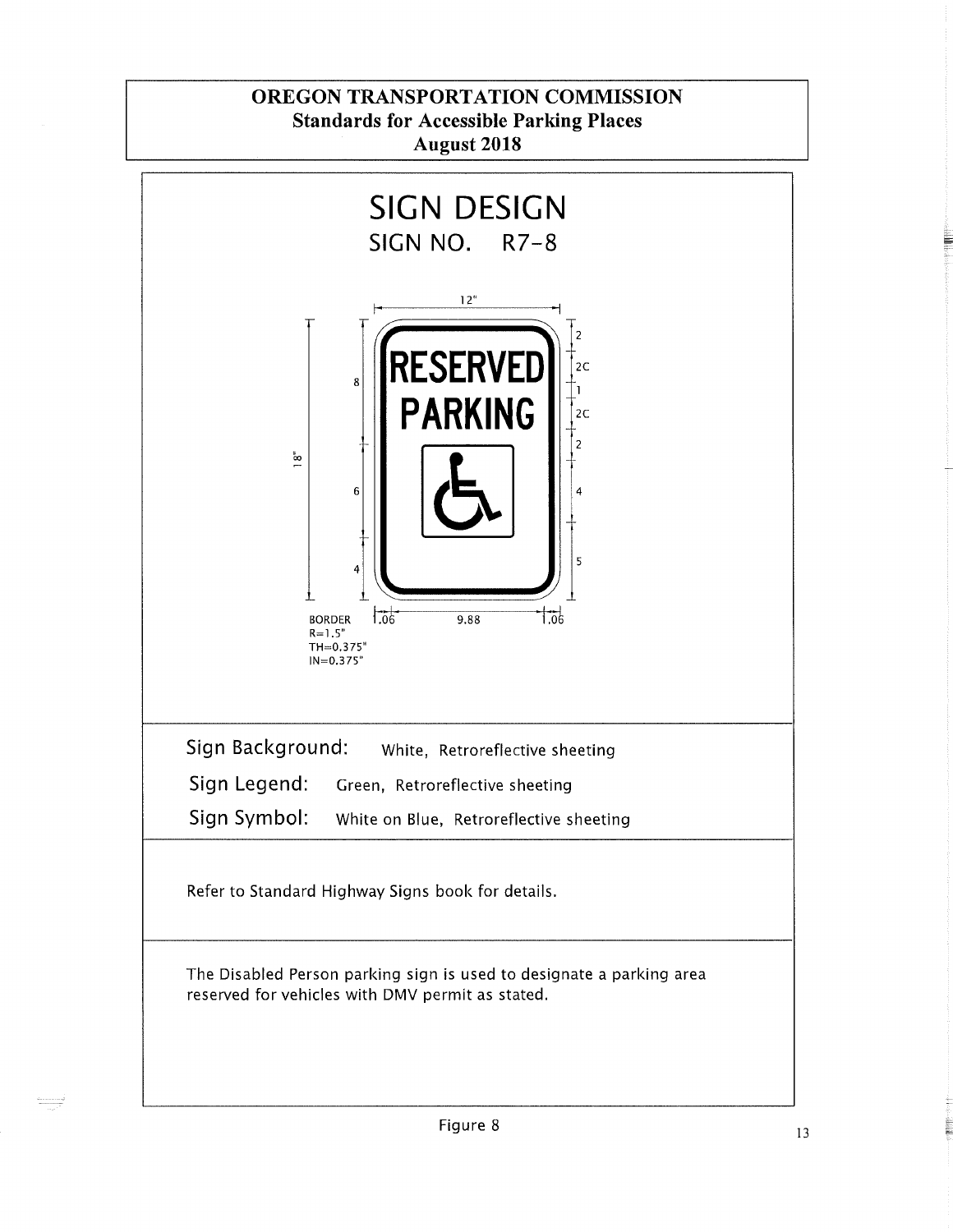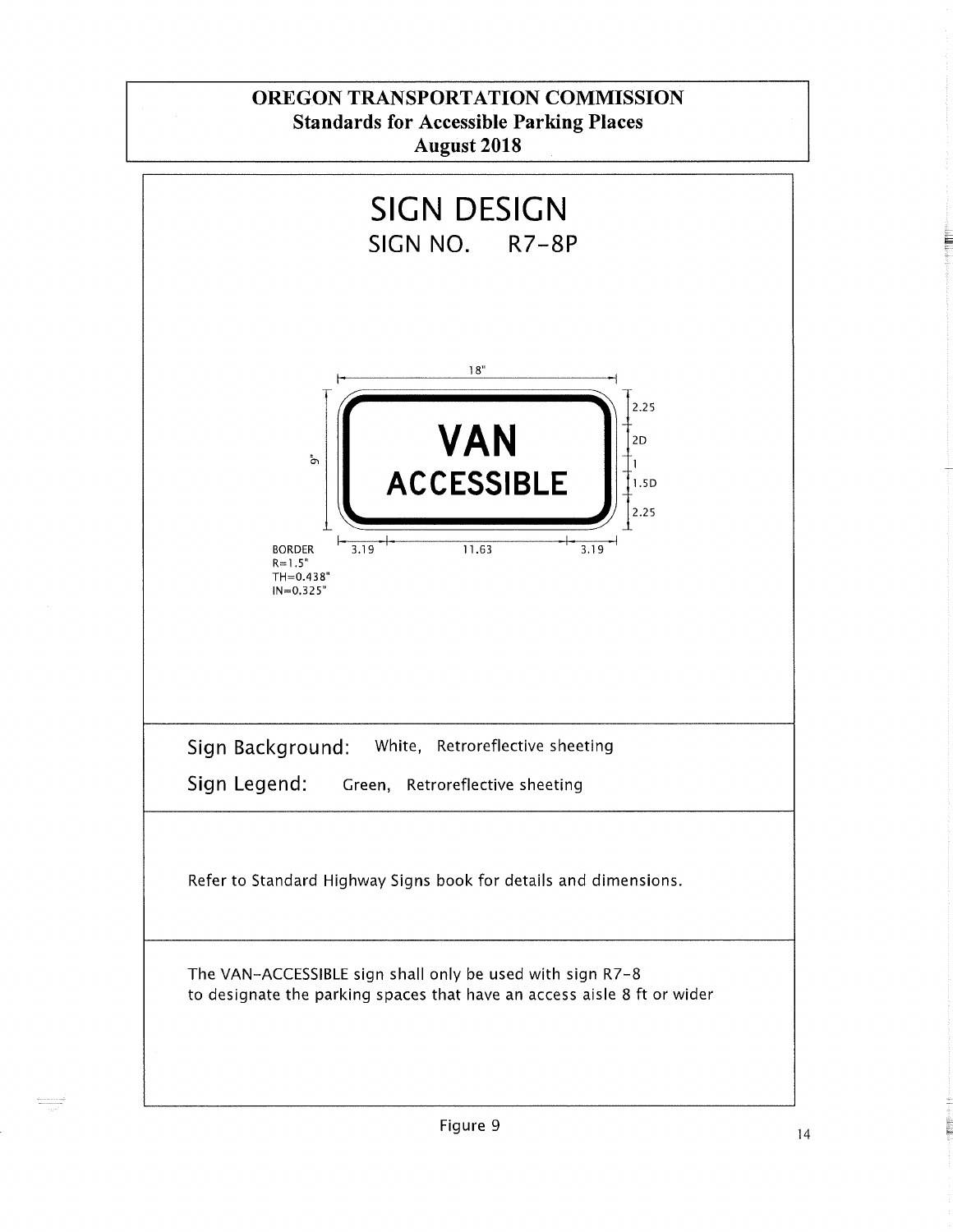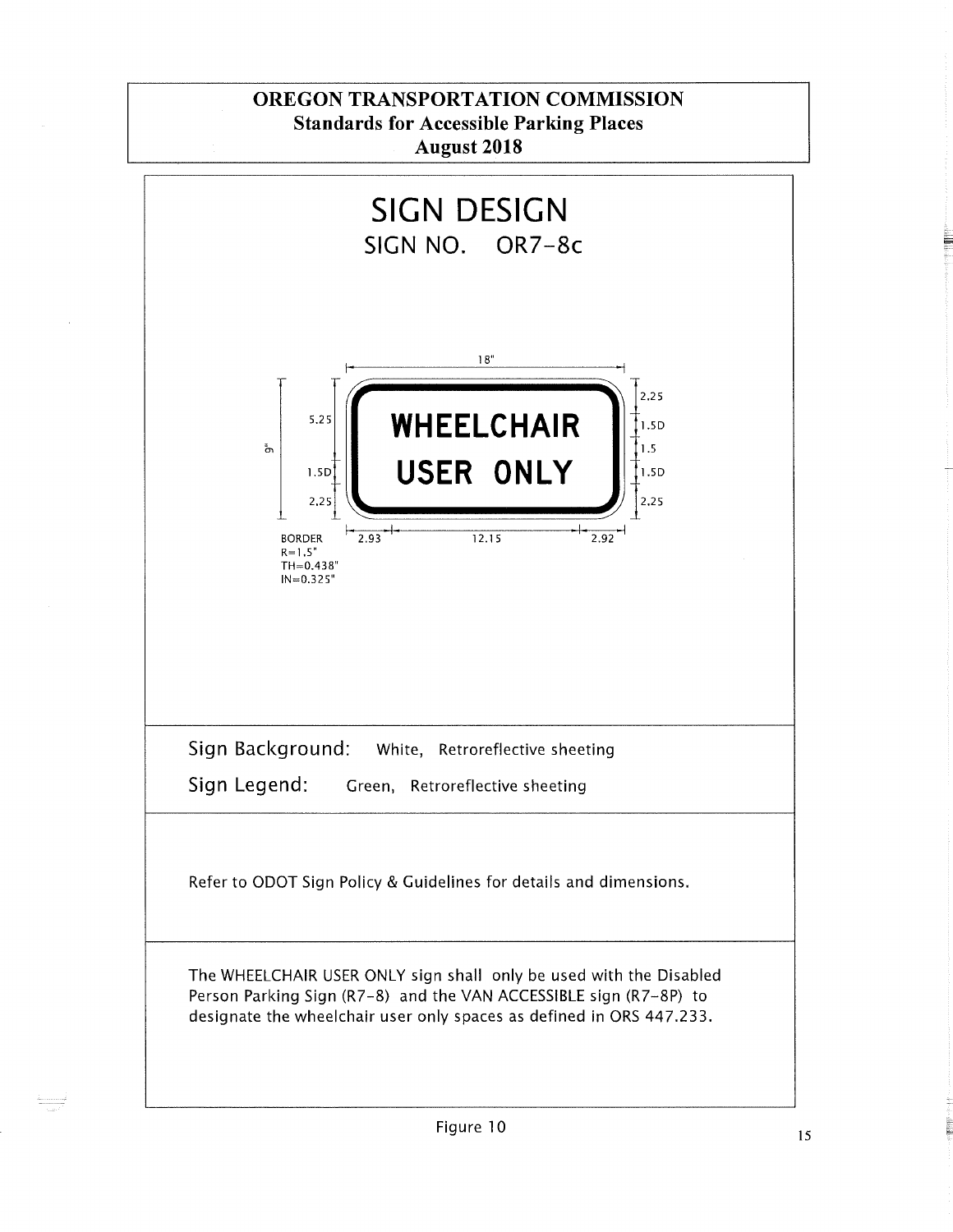![](_page_29_Figure_0.jpeg)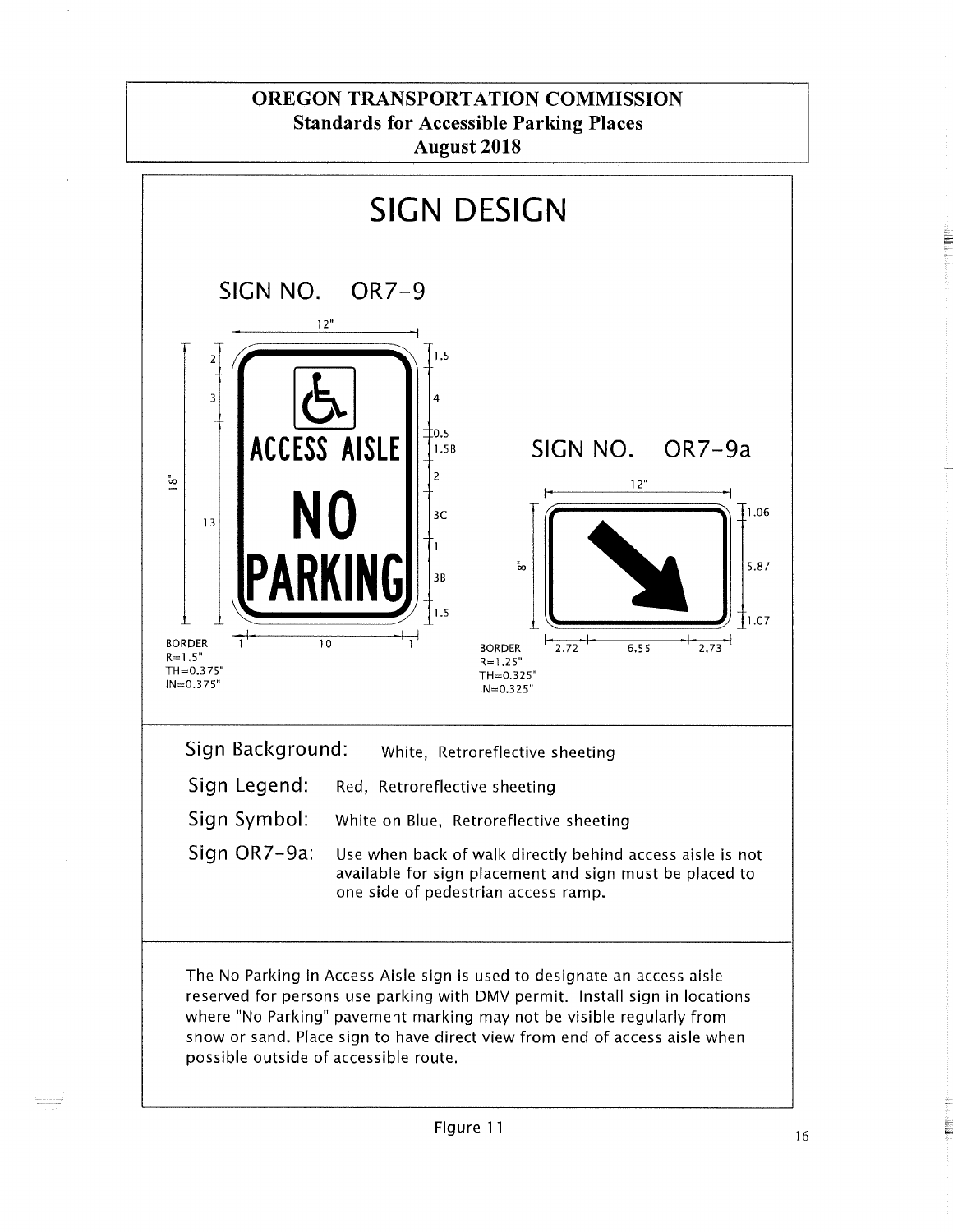#### Sign Suppliers

| Contact Name           | Organization                     | <b>Address</b>            | City                | State     | Zip      | Phone          | Fax          | <b>Web Site</b>                           | E-mail                        |
|------------------------|----------------------------------|---------------------------|---------------------|-----------|----------|----------------|--------------|-------------------------------------------|-------------------------------|
| David or Peter Fick    | Alistate Sign & Plaque Corp      | 70 Burt Dr.               | Deer Park           | NY.       | 11729    | 631-242-2828   |              | 631-242-2433 www.allstatesign.com         | david.fick@allstatesign.com   |
| <b>Blaine Wilson</b>   | All-Ways Striping                | 3330 Bellinger Lane       | Medford             | OR.       | $9750 -$ | 541-779-9200   |              | 541-690-1205 [www.all-waysstriping.com    | all-ways@charter.net          |
| Naomi Kerr             | American Barricade Co.           | 60 Grimes Street          | Eugene              | OR        | 97402    | 541-343-0143   |              | 541-343-2923 www.barricade.com            |                               |
| Carl Savage            | American Bamcade Co.             | 173 NE Columbia Blvd.     | Portland            | OR.       | 9721'    | 503-285-6616   |              | 503-285-1827 www.barricade.com            | carls@gmail.com               |
| Jon Krausch            | American Barricade Co.           | 2910 Pringle Rd, SE       | Salem               | OR        | 97302    | 503-378-0020   |              | 503-378-1809 www.barricade.com            |                               |
| Andy Sisavic           | Beaverton Fast Signs             | 11870 SW Beaverton        | Beaverton           | OR.       | 97005    | 503-526-0216   |              | 503-643-0471   www.fastsigns/46.com       | andy sisavic@fastsigns.com    |
| Mike Moe               | <b>Budget Instant Signs</b>      | 10572 SE Washington St.   | Portland            | OR.       | 97216    | 503-257-7229   |              | 503-257-3941 www.budget-instant-signs.com | budsigns1@hotmail.com         |
| Judy Hughes            | Cantel of Medford                | 3981 Crater Lake Highway  | Medford             | OR.       | 97504    | 541-773-2765   |              | 541-776-9060 www.cantelofmedford.com      | judy@cantelofmedford.com      |
| Peter Carlson          | Carlson Sign Company             | 1605 NE Forbes Rd         | Bend                | OR.       | 97701    | 541-382-2182   |              | 541-382-2196   www.carlsonsign.com        | pcarison@carisonsign.com      |
| Kim McLean             | Eastern Metal (USA Sign)         | 1430 Sullivan St          | Elmira              | NY.       | 1490     | 800-872-7446   |              | 607-734-8783   www.usa-sign.com           | kmclean@usa-sign.com          |
| Gary or Peggy Olstad   | Eugene Speedi Sign               | 459 River Ave             | Eugene              | OR.       | 97404    | 541-461-7276   |              | 541-463-1234   www.eugenespeedisign.com   | speedisign@qwestoffice.net    |
| Steve Brennock         | Fast Signs - Tigard              | 11525 SW Pacific Highway  | Tigard              | OR.       | 97223    | 503-244-8813   |              | 503-244-7753   www.fastsigns.com/314      | 314@fastsigns.com             |
| Kim Snook/Buck Johnson | 4S Sign LLC                      | 30255 Highway 34          | Albany              | OR.       | 97321    | 541-928-5858   |              | 541-928-9068 [www.foresssign.com          | bjohnson@foresssign.com       |
| Kristine Pemberton     | Hall Signs Inc.                  | PO Box 515                | Bloomington         | IN.       | 47402    | 800-284-7446   |              | 812-332-9816   www.hallsigns.com          | kristine@hallsigns.com        |
| I Rhonda Ferguson      | Lyle Signs, Inc                  | 6294 Bury Drive           | Eden Prairie        | <b>MN</b> | 55346    | 877-895-8816x1 |              | 952-934-0406 www.tylesigns.com            | rhondaferguson@lylesigns.com  |
| Mary Meyer             | Martin Bros, Inc.                | 3165 Commercial Street SE | Salem               | <b>OR</b> | 97302    | 503-364-2211   |              | 503-364-4315   www.martin-bros.com        | mary@martin-bros.com          |
| Tony McGovern          | McGovern Parking Lot Maintenance | PO Box 1107               | Lebanon             | <b>OR</b> | 97355    | 541-990-5837   | 541-258-1692 |                                           | mcgovernmaintenance@yahoo.com |
| Greg Andrews           | Sign Pro                         | 1048 SE Baseline          | Hillsboro           | <b>OR</b> | 97123    | 503-693-7300   |              | 503-693-6724 www.signpro.com              | art@signpro.com               |
| Tom Loun               | Traffic Safety Supply Co Inc     | 2324 SE Umatilla Street   | Portland            | OR.       | 97202    | 503-235-8531   |              | 503-235-5112 www.tssco.com                | tioun@tssco.com               |
| Tim Corkins            | Zao Manufacturing                | 12086 Charles Dr          | <b>Grass Valley</b> | CA        | 95945    | 800-824-5927   |              | 530-477-0751 www.zapmfg.com               | sales@zapmfg.com              |
| Jeff LaSource          | Zumar Industries Inc.            | PO Box 44549              | Tacoma              | WA-       | 98444    | 800-426-7967   |              | 253-536-8680 www.zumar.com                | JeffL@zumar.com               |

#### Pavement Marking Stencil Sources

| iContact Name          | <b>Organization</b>          | <b>Address</b>          | City              | <b>State</b> | <b>Zio</b> | Phone        | Fax | Web Site                          | E-mail                  |
|------------------------|------------------------------|-------------------------|-------------------|--------------|------------|--------------|-----|-----------------------------------|-------------------------|
| Kim Snook/Buck Johnson | 14S Sian LLC                 | 30255 Highway 34        | l Albanv          | OR           | 97321      | 541-928-5858 |     | 541-928-9068 www.foresssign.com   | bjohnson@foresssign.com |
| Kristine Pemberton     | Hall Signs Inc.              | PO Box 515              | Bloomington       |              | 47402 I    | 800-284-7446 |     | [812-332-9816   www.hallsigns.com | kristine@hallsigns.com  |
| Customer Service       | Lab Safety Supply            | PO Box 1368             | <b>Janesville</b> | w            | 53547      | 800-356-0783 |     | 800-543-9910 www.labsafety.com    | custsvc@labsafety.com   |
| Tom Loun               | Traffic Safety Supply Co Inc | 2324 SE Umatilla Street | Portland          | OR           | 97202      | 503-235-8531 |     | 503-235-5112 www.tssco.com        | tioun@tssco.com         |
| <b>Jeff LaSource</b>   | Zumar Industries Inc.        | PO Box 44549            | l Tacoma          | <b>WA</b>    | 98444      | 800-426-7967 |     | 1253-536-8680 www.zumar.com       | JeffL@zumar.com         |

| Contact Name          | Organization                                                             | <b>Address</b>          | City          | <b>State</b> | Zip   | Phone        | Fax          | <b>Web Site</b>                              | E-mail                                 |
|-----------------------|--------------------------------------------------------------------------|-------------------------|---------------|--------------|-------|--------------|--------------|----------------------------------------------|----------------------------------------|
| Jeff Nokleby          | A-1 Straight Line Striping (formerly known as<br>Straight Line Striping) | 1745 Bames Ave SE       | Salem         | OR           | 97306 | 503-364-0652 | 503-391-1140 |                                              | jnuck0000@aol.com                      |
| Mike Lewis            | AAA Striping<br>(formerly known as Arrow Striping)                       | 2646 Lone Pine Road     | Medford       | OR           | 97504 | 541-840-4875 | 541-779-2868 |                                              | mikelewis2@charter.net                 |
| Heather Zaha          | Accurate Striping, Inc.                                                  | PO Box 2617             | Battleground  | <b>WA</b>    | 98604 | 360-687-4887 |              | 360-687-9469 www.accuratestripinginc.com     | lotstripe@aol.com                      |
| John Mildenberger     | All-N-One Asphalt Maintenance Inc.                                       | 504 Maplewood Dr.       | St. Helens    | OR.          | 97051 | 503-397-4257 | 503-397-3423 |                                              | sweepinc@colcenter.org                 |
| <b>Blaine Wilson</b>  | All-Ways Striping                                                        | 3330 Bellinger Lane     | Medford       | OR.          | 97501 | 541-779-9200 |              | 541-690-1205 www.all-waysstriping.com        | all-ways@charter.net                   |
| Dennis Woods          | Arrow Striping & Painting, Inc.                                          | PO Box 33257            | Portland      | OR           | 97292 | 503-254-7895 |              | 503-257-2471 www.arrowstriping.us            | dennis.woods@hotmail.com               |
| Carol Ferguson        | C & R Striping Co.                                                       | PO Box 154              | Glide         | OR.          | 97443 | 541-673-5007 | 541-496-0220 |                                              | crfergie@centurytel.net                |
| Dustin Moist          | Cantel Sweeping & Striping                                               | 1709 NW Eleven Mile Ave | Gresham       | <b>OR</b>    | 97030 | 503-661-4337 |              | 503-661-4401 [www.cantelsweeping.com         | info@cantelsweeping.com                |
| Ryan Olson            | <b>Coast Pavement Services</b>                                           | 10505 SW Tigard St.     | Tigard        | OR.          | 97223 | 503-227-4515 |              | 503-639-9405   www.coastpavementservices.com | ryano@coastpavementservices.com        |
| Nathan W.             | DMO Striping LLC                                                         | 1200 Meadowlark PI.     | Molalla       | OR.          | 97038 | 503-600-0057 | n/a          | www.dmostriping.com                          | dmostriping@yahoo.com                  |
| Joseph Crafts         | Harvey's Parking Lot Services                                            | 6370 North B Street     | Springfield   | OR           | 97478 | 541-741-2542 | 541-741-0600 |                                              |                                        |
| Ron Hicks             | Hicks Striping & Curbing, Inc.                                           | PO Box 9127             | <b>Brooks</b> | OR.          | 97305 | 503-364-4577 |              | 503-364-4596 www.hicksstriping.com           | hicks@hicksstriping.com                |
| Tony McGovern         | McGovern Parking Lot Maintenance                                         | PO Box 1107             | Lebanon       | OR.          | 97355 | 541-990-5837 | 541-258-1692 |                                              | mcgovernmaintenance@yahoo.com          |
| Kerry Fuller/Jim Pate | Pavement Protectors                                                      | PO Box 7197             | Bend          | OR           | 97708 | 541-389-6444 |              | 541-383-9302 www.pavepro.net                 | pavepros@yahoo.com                     |
| Storr Nelson          | Signature Paving Services, Inc.                                          | 30410 NE Fernwood Rd.   | Newberg       | OR           | 97132 | 503-554-8553 |              | 503-538-3243 www.signaturepavingservices.com | estimating@signaturepavingservices.com |
| Dariene Deiter        | <b>Star Striping Company</b>                                             | 1010 SE 139th           | Portland      | OR.          | 97233 | 503-252-0448 | 503-252-0448 |                                              |                                        |
| Russell Dusky         | Stripe-Rite Company                                                      | 3827 E. Main Street     | Hillsboro     | OR.          | 97123 | 503-648-7875 | 503-648-7875 |                                              |                                        |
| Dennis Ware           | Ware-Ever Striping                                                       | 13493 SW 75th Place     | Tigard        | <b>OR</b>    | 97223 | 503-620-2225 |              | 503-620-8464 www.ware-ever.com               | dennis@ware-ever.com                   |
| James Lowrey          | Vanguard Striping LLC                                                    | E. 17th Circle          | LaCenter      | <b>WA</b>    | 98629 | 360-798-9021 |              | 886334-4543 www.vanguardstriping.com         | james@vanguardstriping.com             |

 $\mathbb{H}$  in

 $\frac{1}{2}$ 

Striping Contractors

Last Updated: January-17

''Hfl'

17